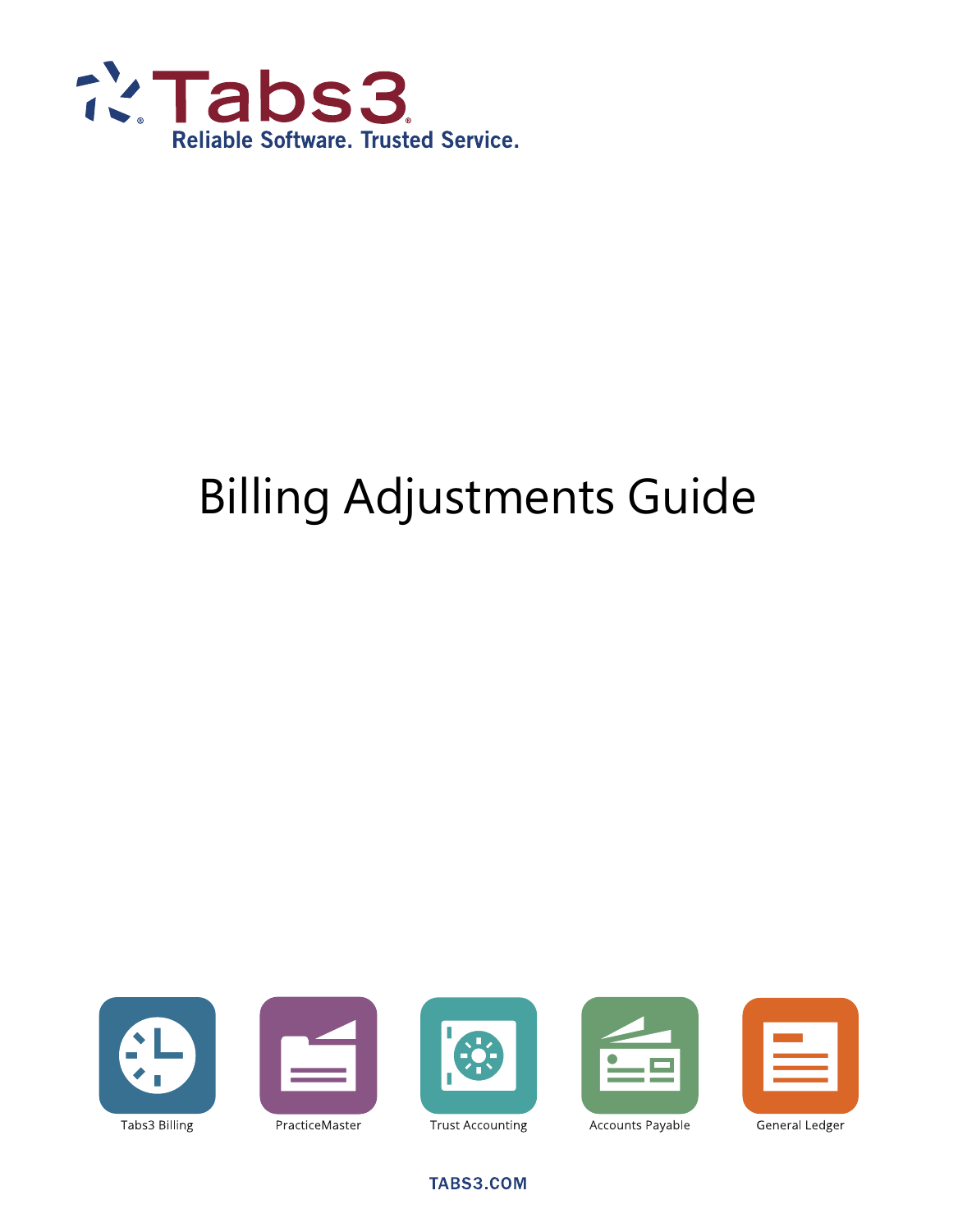### **Tabs3 Software Billing Adjustments Guide**

Copyright © 2013-2022

Software Technology, LLC 1621 Cushman Drive Lincoln, NE 68512 (402) 423-1440 **[Tabs3.com](http://tabs3.com/)**

Tabs3, PracticeMaster, and the "pinwheel" symbol ( ) are registered trademarks of Software Technology, LLC.

Version 2022 (Wednesday, January 5, 2022)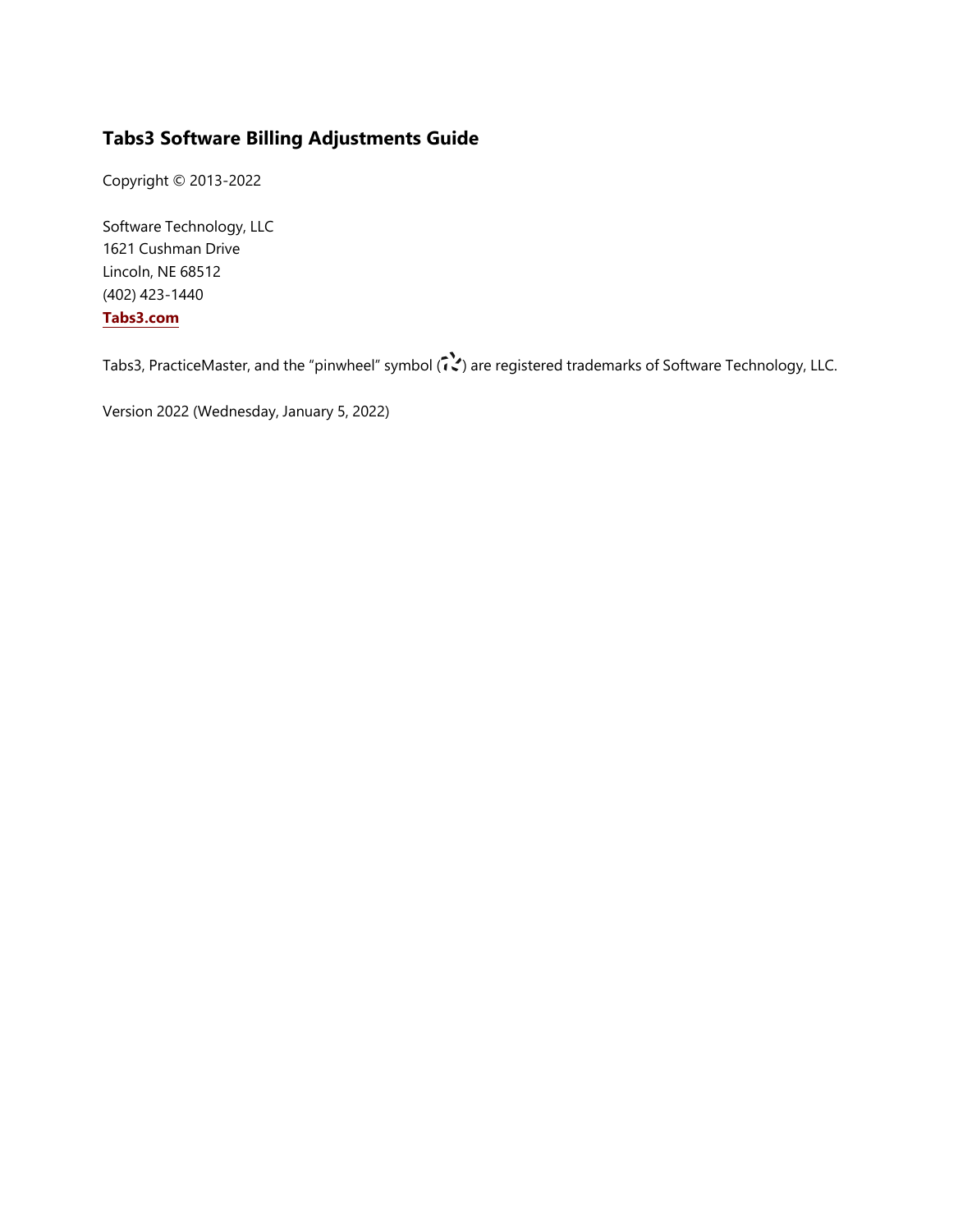# *Table of Contents*

| Payment Adjustment Material Manual Material Material 3 |  |
|--------------------------------------------------------|--|
|                                                        |  |
|                                                        |  |
|                                                        |  |
|                                                        |  |
|                                                        |  |
|                                                        |  |
|                                                        |  |
|                                                        |  |
|                                                        |  |
|                                                        |  |
|                                                        |  |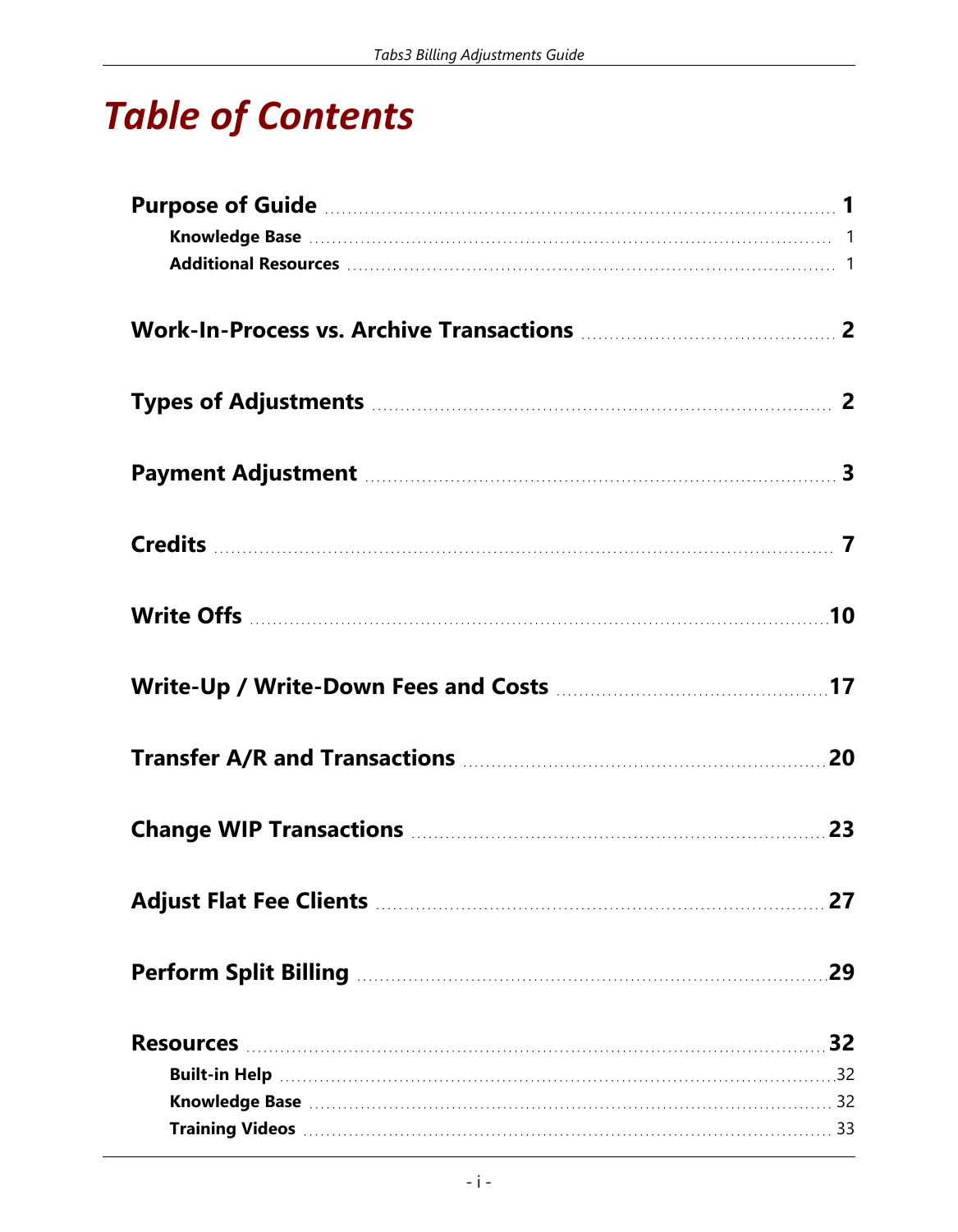|              |  | Technical Support manufactured and support of the substitution of the state of the state of the state of the s |
|--------------|--|----------------------------------------------------------------------------------------------------------------|
|              |  |                                                                                                                |
|              |  |                                                                                                                |
| <b>Index</b> |  |                                                                                                                |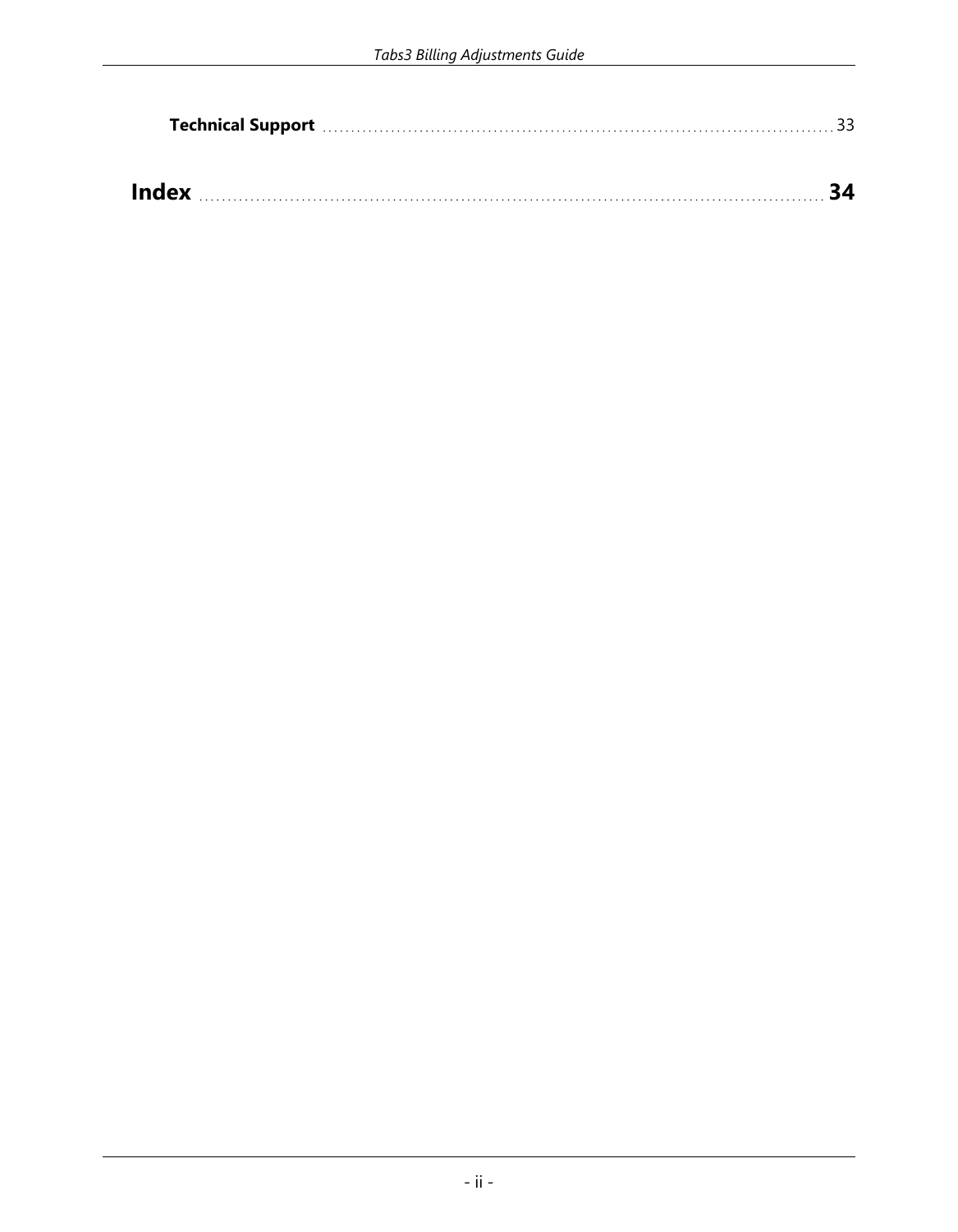# <span id="page-4-0"></span>*Purpose of Guide*

<span id="page-4-3"></span>This *Billing Adjustments* Guide covers adjusting transactions in the Tabs3 Billing software. It includes information on making adjustments to work-in-process (unbilled) and archive (billed) transactions.

<span id="page-4-4"></span>Adjustments are a fact of life when it comes to billing. They can be the result of a misunderstanding, a data entry error, a bounced check, a normal transaction, or even part of a standard billing process. Tabs3 has built-in features to help you make any necessary adjustments and ensure that an audit trail exists when required.

<span id="page-4-5"></span>Information on billing methods used in Tabs3 Billing can be found in the *Tabs3 Billing Methods Guide*.

All guides are available on our Web site at:

*[Tabs3.com/support/docs.html](http://tabs3.com/support/docs.html)*

### <span id="page-4-1"></span>**Knowledge Base**

You may be referred to additional detailed information located in our Knowledge Base on the Internet at:

### *[support.Tabs3.com](https://support.tabs3.com/)*

### <span id="page-4-2"></span>**Additional Resources**

A list of additional resources for Tabs3 billing adjustment features can be found on [page](#page-35-0) 32.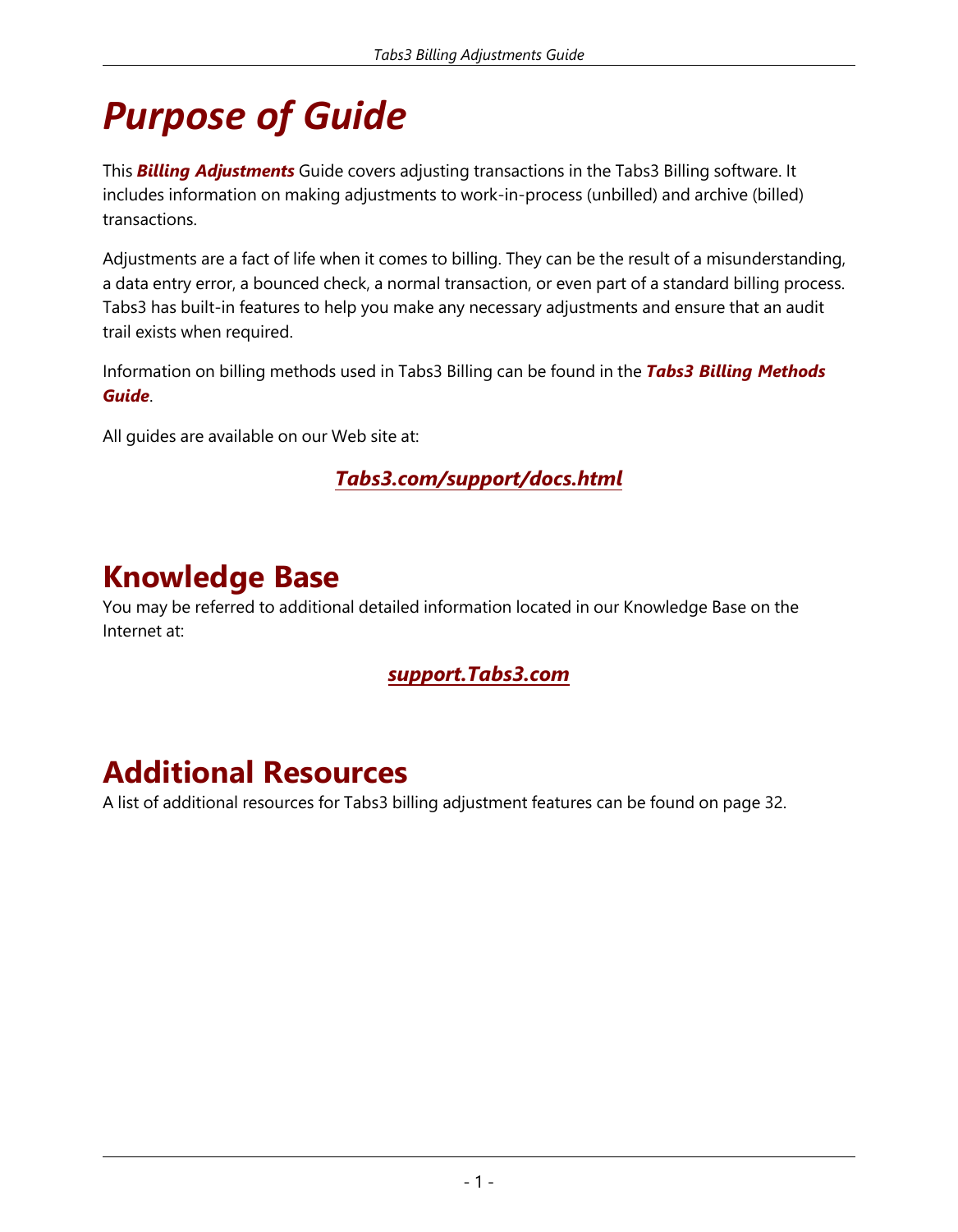# <span id="page-5-0"></span>*Work-In-Process vs. Archive Transactions*

When making an adjustment, the first thing to consider is whether the transaction or transactions that will be affected by the adjustment are work-in-process or archived transactions.

<span id="page-5-4"></span><span id="page-5-3"></span>

| <b>Work-In-Process Transactions</b> | From the time a transaction is first entered into Tabs3<br>Billing until the point it is included on an updated<br>statement, it is considered a work-in-process transaction.<br>Work-in-process transactions, also referred to as WIP, can<br>be manually changed and deleted (assuming you have the<br>appropriate access rights associated with your user<br>profile). |
|-------------------------------------|---------------------------------------------------------------------------------------------------------------------------------------------------------------------------------------------------------------------------------------------------------------------------------------------------------------------------------------------------------------------------|
| <b>Archived Transactions</b>        | Once a transaction has been included on an updated<br>statement, it is moved to the archive file. Archived<br>transactions cannot be directly edited or deleted by the<br>user. Tabs3 provides multiple methods of adjusting<br>archived transactions that provide an audit trail of any<br>changes made.                                                                 |

# <span id="page-5-1"></span>*Types of Adjustments*

<span id="page-5-2"></span>This guide includes information on multiple adjustment types. The following table provides a list of adjustment types and which transactions they affect.

| <b>Adjustment Type</b>               | Page    | <b>WIP</b> | <b>Archive</b> |
|--------------------------------------|---------|------------|----------------|
| Payment Adjustments                  | page 3  |            |                |
| Credits                              | page 7  |            |                |
| Write Offs                           | page 10 |            |                |
| Write-Up / Write-Down Fees and Costs | page 17 |            |                |
| <b>Transfer Transactions</b>         | page 20 |            |                |
| <b>Change WIP Transactions</b>       | page 33 |            |                |
| <b>Adjust Flat Fee Clients</b>       | page 27 |            |                |
| Perform Split Billing                | page 29 |            |                |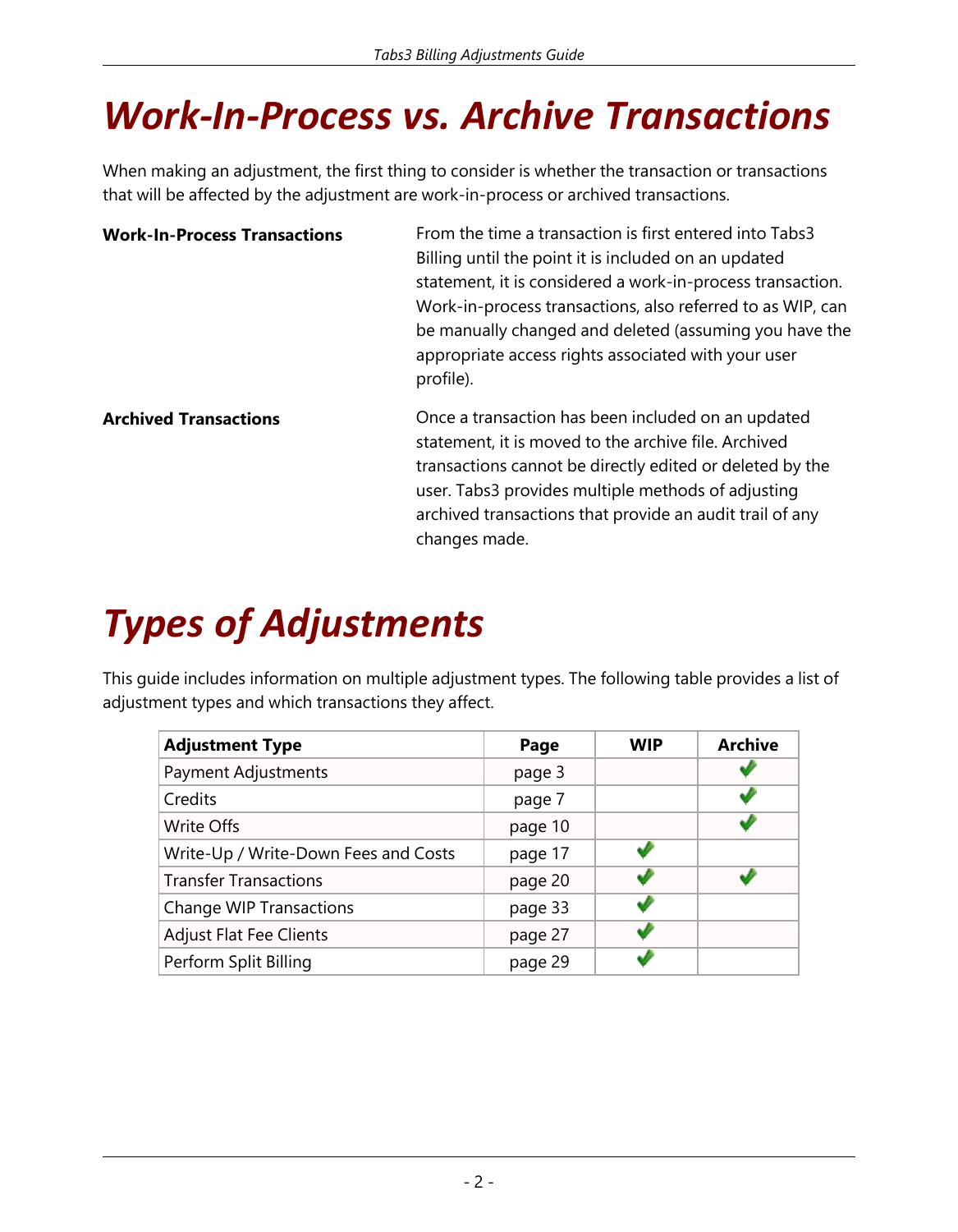## <span id="page-6-0"></span>*Payment Adjustment*

| Menu:                | <b>Maintenance   Transaction Related   Payment Adjustment</b> |
|----------------------|---------------------------------------------------------------|
| Home:                | <b>All Actions   Transactions   Payment Adjustment</b>        |
| <b>Quick Launch:</b> | <b>Payment Adjustment</b>                                     |

The Payment Adjustment program allows you to back out all or part of a processed payment from the client ledger/accounts receivable information and the receipt allocation information automatically. This program is used to reverse payments that have already been updated. If the payment is still in WIP, you can use the Payment Entry program to edit or delete the payment. If the payment has been included on a statement but has not been updated, then you must either unbill the statement or update the statement before you can adjust the payment.

<span id="page-6-1"></span>**More Info:** Information regarding the Unbill Final Statements and Update Statements programs can be found in the *Statements Guide*.

#### ▶ **Using the Payment Adjustment Program**

- 1. From the **Maintenance** menu, select **Transaction Related** and click **Payment Adjustment**.
- 2. When prompted, perform the backup if needed.

| Payment Adjustment                    |                   |              |                                    |                            |
|---------------------------------------|-------------------|--------------|------------------------------------|----------------------------|
| Client ID:                            | 101.00            | $\checkmark$ | Williams/John<br>State v. Williams |                            |
| Reference:                            | 4<br>$\checkmark$ |              | <b>Regular Payment</b>             |                            |
| Payment Information                   |                   |              |                                    |                            |
| Payment Date:                         | 07/24/2020        |              | Statement #:                       | 7597                       |
| <b>Receipt Type:</b>                  | <b>FFT</b>        |              | Apply to Statement #:              | $\Omega$                   |
| Payment Amount:                       | 1076.60           |              | <b>Unapplied Amount:</b>           | 0.00                       |
| <b>Adjustment Information</b>         |                   |              |                                    |                            |
| <b>Adjustment Type:</b><br>◉ Reversal |                   |              | <b>Adjustment Date:</b>            | 08/25/2020<br>$\checkmark$ |
| $\bigcirc$ Refund                     |                   |              | <b>Adjustment Amount:</b>          | 1,076.60                   |
|                                       |                   | <b>OK</b>    | Cancel                             |                            |

*Figure 1, Payment Adjustment Window*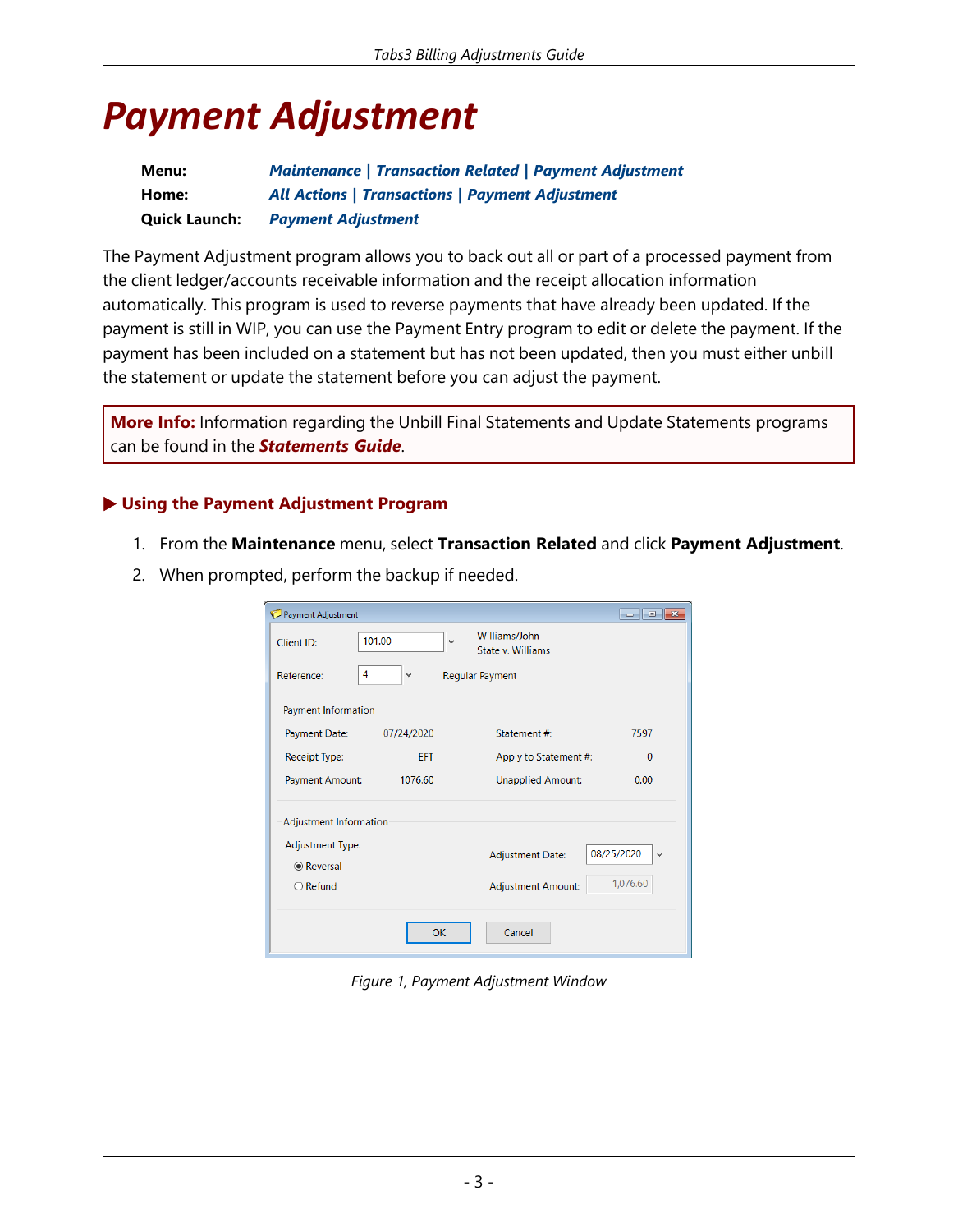- 3. In the **Client ID** and **Reference** fields, select the client and payment you want to adjust.
- 4. Specify the **Adjustment Type**.
	- a. If you are reversing the entire payment, select **Reversal**.
	- b. If you are refunding all or a portion of the unapplied portion of the payment, select **Refund**.
- 5. Specify the **Adjustment Date**. This is the date the adjustment will be applied to the client's ledger.
- 6. Click **OK** to continue the adjustment.
- 7. You will be prompted to confirm the adjustment. Click **Yes** to continue.

#### <span id="page-7-2"></span>▶ **Using the Payment Adjustment Options window**

1. Once you confirm the payment adjustment, the Payment Adjustment Options window will be displayed ([Figure](#page-7-0) 2).

| <b>Payment Adjustment Options</b>                                                                                                                                                      | $\overline{\phantom{a}}$<br>$\times$ |
|----------------------------------------------------------------------------------------------------------------------------------------------------------------------------------------|--------------------------------------|
| <b>Reversal Information</b><br>Williams/John<br>101.00<br>Client ID:<br>$\sim$<br>State v. Williams<br>1,076.60<br>Amount:                                                             | <b>OK</b><br>Cancel                  |
| Are you going to write a check for the Reversal?<br>$@$ No<br>$O$ Yes<br>What additional action would you like to take with the Reversal amount?<br>O None, simply record the Reversal |                                      |
| ○ Create a Payment for Client:<br>v<br>O Deposit the Reversal amount into Client Funds for Client:<br>$\mathcal{A}$                                                                    |                                      |
| Note: Tabs3 will make General Ledger journal entries for the amount of the Reversal.                                                                                                   |                                      |

*Figure 2, Payment Adjustment Options Window*

- <span id="page-7-3"></span><span id="page-7-0"></span>2. Your choice for the **Are you going to write a check for the Reversal/Refund?** field will depend on the type of adjustment you are making.
	- If you are issuing the reversal or refund using a method that will generate GLS journal entries (e.g., posting a check in APS), select **Yes** in the **Are you going to write a check for the Refund?** field and click **OK** and proceed to step 4.
	- **.** Otherwise, select **No**.
- <span id="page-7-1"></span>3. Your choice for the **What additional action would you like to take with the Reversal/Refund amount?** field will depend on the type of adjustment you are making.
	- If you want to apply the amount of the adjustment as a payment for a client, select **Create a Payment for Client** and select the client you want to assign the payment to in the field on the right.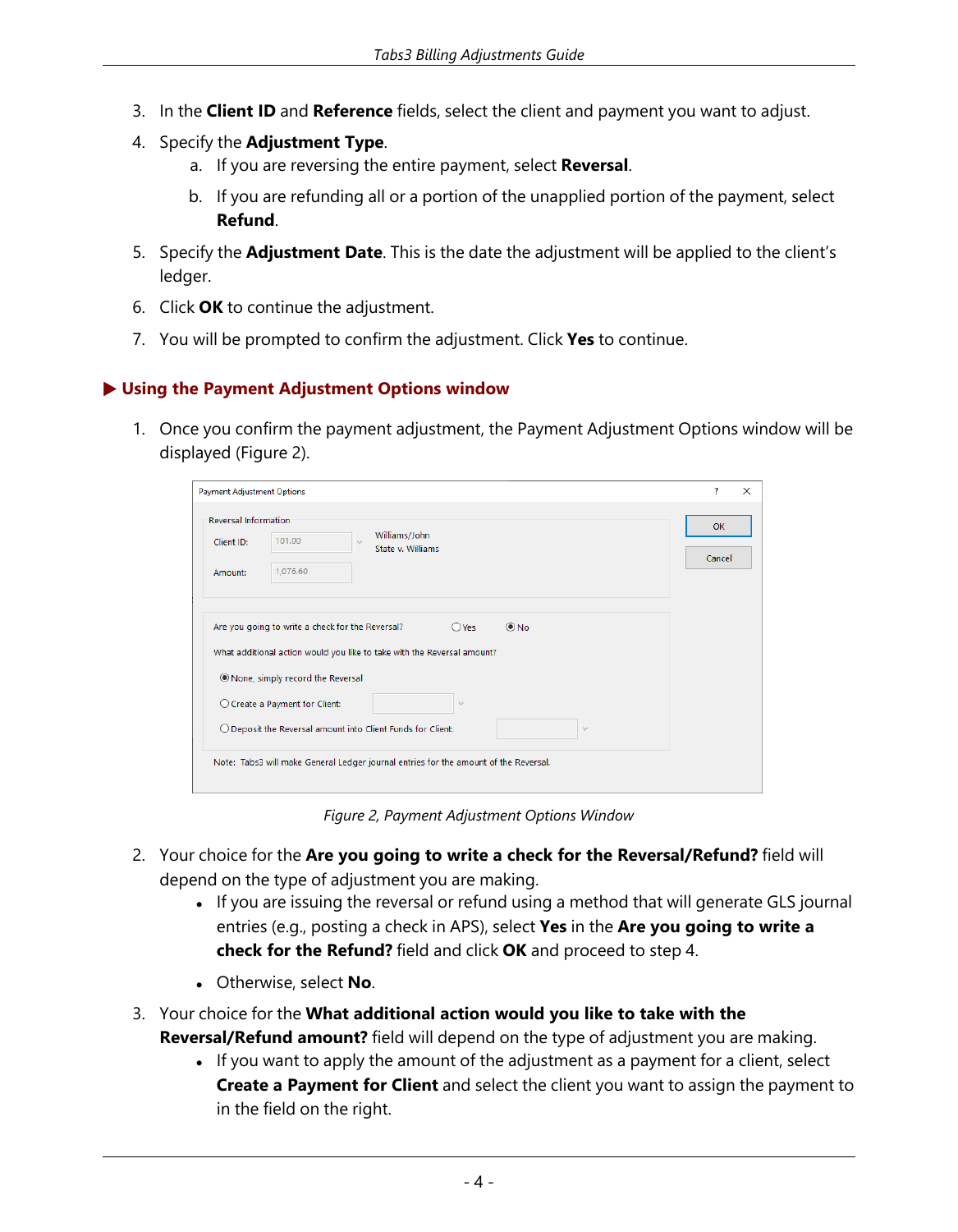- If you want to deposit the amount of the adjustment to a client's Client Funds, select **Depost the Reversal/Refund into Client Funds for Client** and select the client you want to assign the deposit to in the field to the right.
- <sup>l</sup> Otherwise, select **None, simply record the Refund**.
- 4. Click **OK**.
- 5. If necessary, you will be prompted to specify the date to use for the reversing journal entries for the refund in GLS.

| <b>GLS Adjusting Journal Entries</b>                                                                                             |            |              |  | × |
|----------------------------------------------------------------------------------------------------------------------------------|------------|--------------|--|---|
| Adjusting GLS journal entries will be created automatically. Please<br>select the date to use for the reversing journal entries. |            |              |  |   |
| $\bigcirc$ Original Journal Entry Date                                                                                           |            |              |  |   |
| O Other Date:                                                                                                                    | 08/25/2020 | Tuesday<br>М |  |   |
|                                                                                                                                  | ОΚ         | Cancel       |  |   |

*Figure 3, GLS Adjusting Journal Entries window*

- 6. Specify the date you want the journal entries to use and click **OK**.
- 7. You will be prompted to enter a description-only transaction. This transaction is linked to the payment adjustment and is used for audit trail purposes.

| <b>Payment Adjustment Description</b> |                             |                   |                       | $\times$ |
|---------------------------------------|-----------------------------|-------------------|-----------------------|----------|
| Client ID:                            | 101.00                      | Williams/John     |                       |          |
|                                       |                             | State v. Williams |                       |          |
| <b>Payment Date:</b>                  | 07/24/2020                  |                   | Statement #:          | 7597     |
| Payment Amt:                          | 1076.60                     |                   | <b>Unapplied Amt:</b> | 0.00     |
| Tcode:                                | 17<br>$\checkmark$          | Write off per     |                       |          |
| <b>Bill Code:</b>                     | 4 - Billable / Always Print | $\checkmark$      |                       |          |
| Description:                          | Write off per               |                   |                       |          |
| Spell                                 |                             |                   |                       |          |
|                                       |                             |                   |                       |          |
|                                       | <b>OK</b>                   | Cancel            | Help                  |          |

<span id="page-8-0"></span>*Figure 4, Payment Adjustment Description window*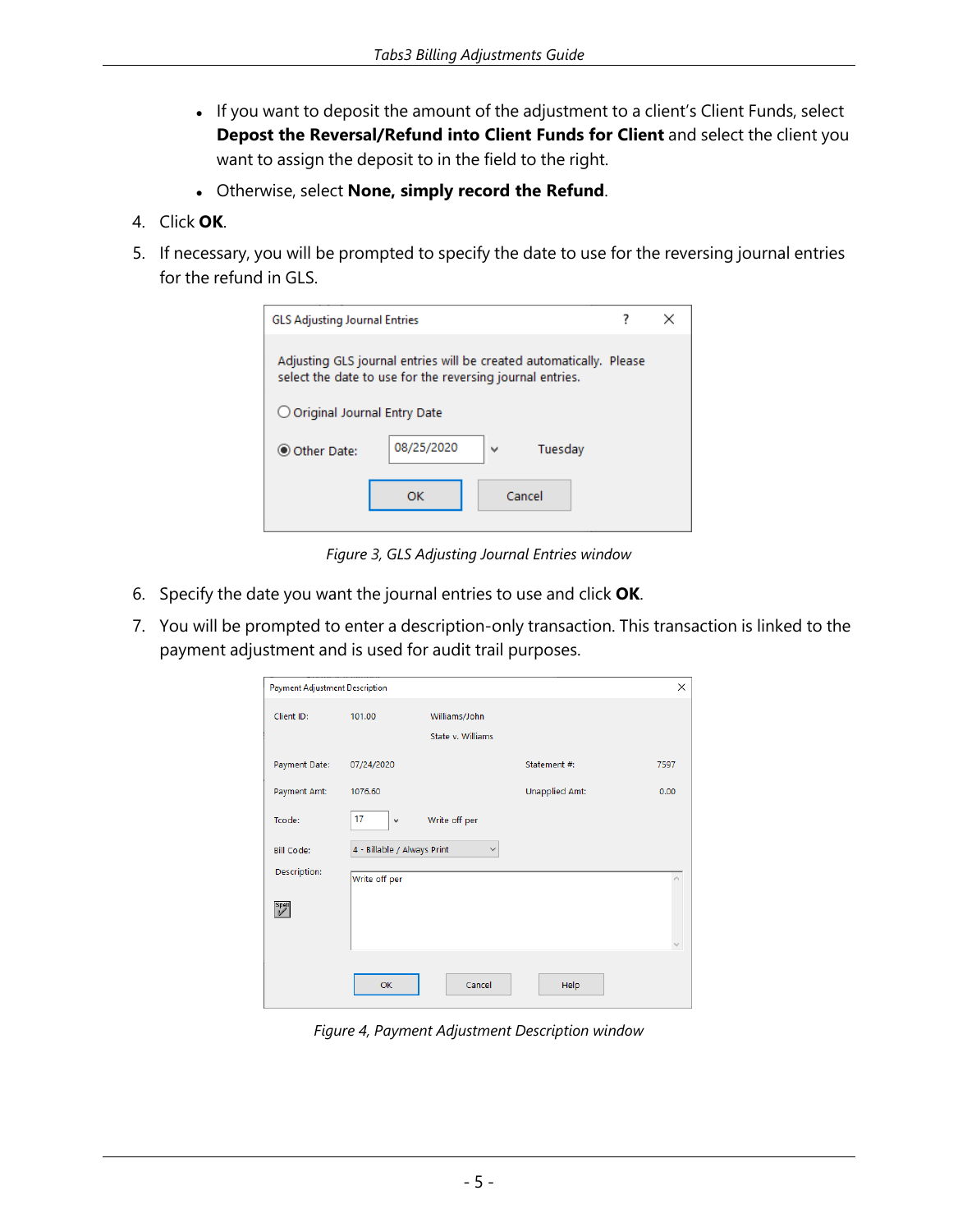- 8. Enter an appropriate description in the **Description** field and click **OK**.
- 9. If you chose to apply the reversal/refund as a payment to a client or deposit it to client funds, a payment or client funds entry window for the specified client will be displayed. Enter the appropriate information and save the record.

<span id="page-9-0"></span>**Note:** If the payment has a linked credit card transaction, you will be asked if you want to create a void/credit transaction for the credit card processing system. Complete details regarding credit card authorization can be found in Tabs3 Billing Help or the Tabs3 Credit Card Guide in the /DOCS folder of your Current Working Directory.

**Caution:** Make a backup before running this program. If this program is interrupted for any reason, you must restore from the backup. You will be given the opportunity to make a backup immediately after selecting this program.

<span id="page-9-1"></span>**Note:** Adjusting GLS journal entries for the net difference are optionally created when payments are reversed or refunded.

### **Training Videos**

You can view the following training videos for more information. Clicking a link will open the associated training video in your browser. All training videos are also accessible in the software via the *Help | Training Videos* menu and at **[Tabs3.com/video](https://www.tabs3.com/video)**.

**Working with [Payments](https://www.tabs3.com/t3paymentvideo)**

**Working with Payment [Adjustments](https://www.tabs3.com/t3pymtadjvideo)**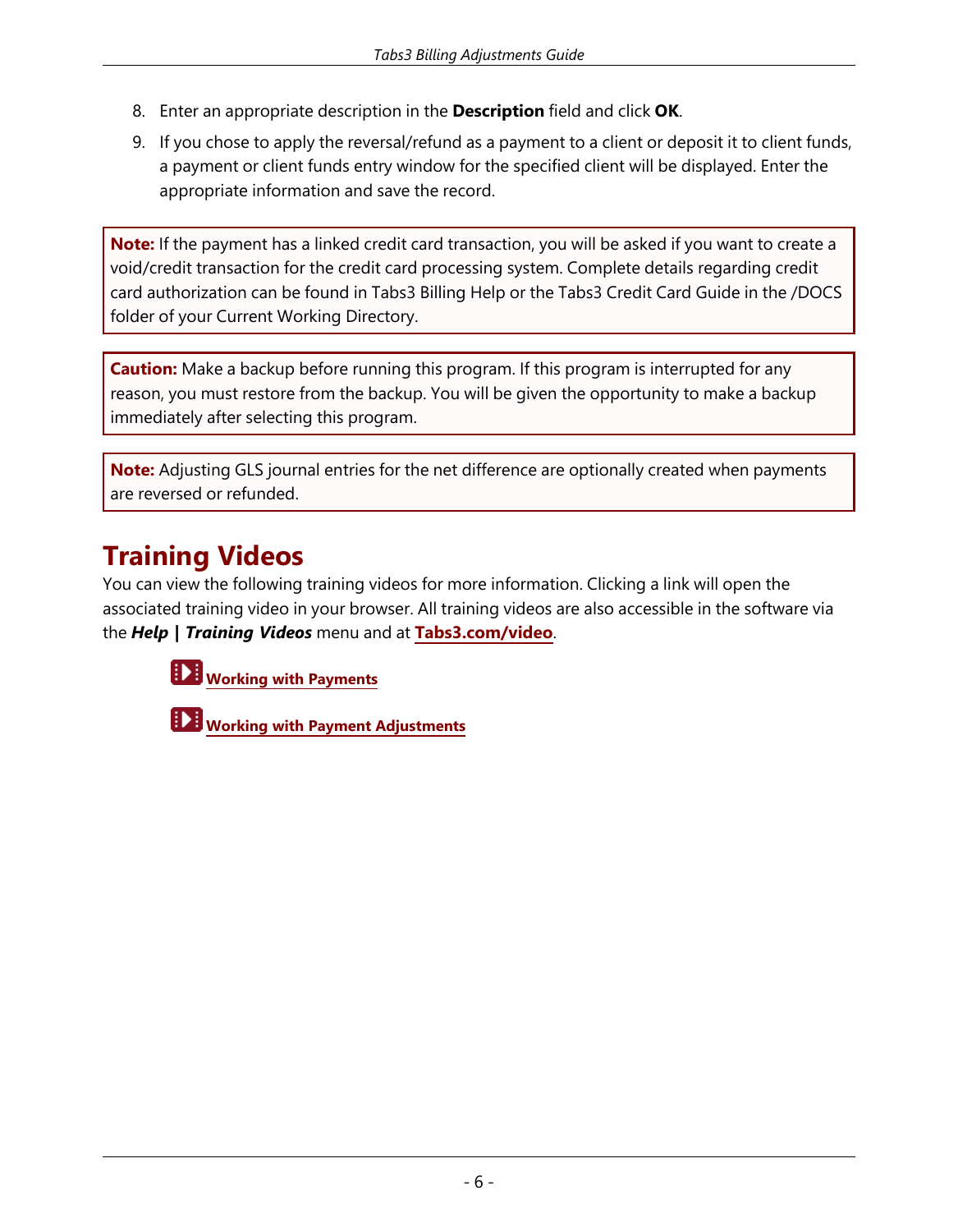# <span id="page-10-0"></span>*Credits*

<span id="page-10-1"></span>Credit transactions are used to adjust billed amounts and must be applied separately to fees, expenses, advances and finance charges. Credit transactions are entered using the Fee and Cost entry programs using a *negative* value in the **Amount** field.

| Tip: The Amount field is only available in Detail view. Click the <b>Tal</b> (Detail/Rapid) button to |  |
|-------------------------------------------------------------------------------------------------------|--|
| toggle between Detail and Rapid views.                                                                |  |

<span id="page-10-3"></span>If you need to credit a payment, use the Payment Adjustment *([page](#page-6-0) 3)* program.

In order to process a credit transaction, you must run a final statement with the credit transaction on the statement, and then run the Update Statements program.

| Fees                |                                        |                |  |  |
|---------------------|----------------------------------------|----------------|--|--|
| 08/05/2020 Research |                                        | 1,000.00       |  |  |
|                     | For Current Services Rendered          | 1,000.00       |  |  |
|                     | 08/05/2020 Credit for free first hour. | $-200.00$<br>. |  |  |
|                     | Total Credits for Fees                 | $-200.00$      |  |  |
|                     | Total Current Work                     | 800.00         |  |  |

#### *Figure 5, Fee Credits on a Statement*

<span id="page-10-2"></span>**Note:** Credit transactions apply at the time they are processed. Credits will first apply to any applicable work-in-process included on the statement being processed. Then, if there is still a credit amount to apply, it will automatically apply toward any outstanding amount due for that timekeeper or cost type. Once there is no outstanding amount due, credit transactions will apply toward previous balances, beginning with the most current statement due and working backwards chronologically.

**Note:** Credit transactions are applied before unapplied payments are applied.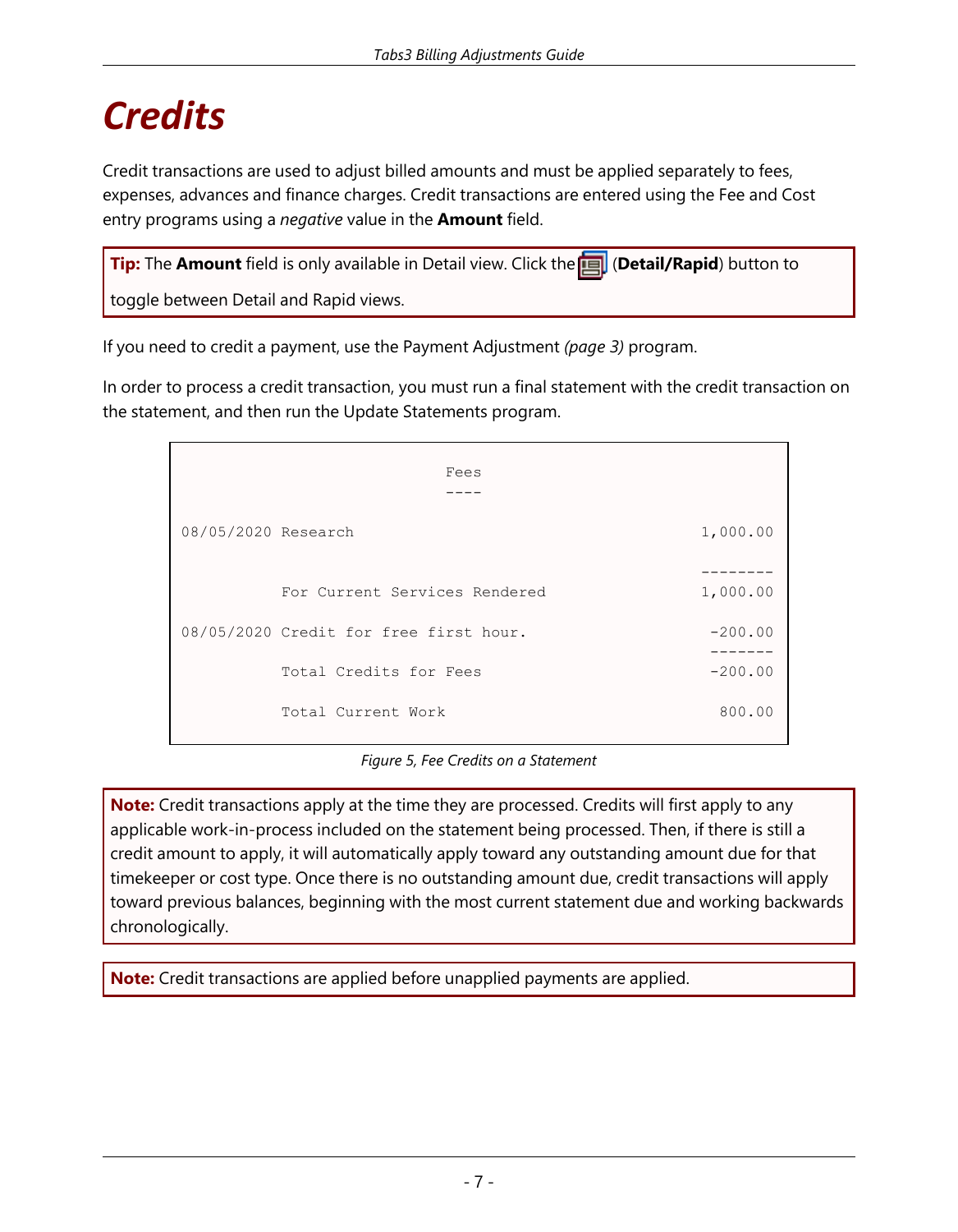### <span id="page-11-1"></span>**Fee Credits Menu:** *File | Data Entry | Fee* **Home:** *All Actions | Transactions | Fee Entry* **Quick Launch:** *Fee Entry*

To make a fee credit entry, use the Fee Entry program. You may want to set up separate transaction codes specifically for fee credits for each timekeeper. A fee credit is used to deduct hours and/or an amount from the billed fees for a client. It will also deduct the hours and amount from the receipt allocation balances and the timekeeper, category, and client productivity totals. The **Hours** and **Amount** fields are entered preceded by a minus sign, thus causing a subtraction when processed.

<span id="page-11-0"></span>

| <b>Expense or Advance Credits</b> | Menu:                           | <b>File   Data Entry   Cost</b>                |
|-----------------------------------|---------------------------------|------------------------------------------------|
|                                   | Home:                           | <b>All Actions   Transactions   Cost Entry</b> |
|                                   | <b>Quick Launch:</b> Cost Entry |                                                |

To make an expense or advance credit entry, use the Cost Entry program. You may want to set up separate transaction codes specifically for expense credits for each cost type and separate transaction codes specifically for advance credits for each cost type. An expense credit is used to deduct an amount from the billed expenses for a client whereas an advance credit is used to deduct an amount from the billed advances for the client. Processed expense and advance credits will also deduct from receipt allocation balances and client productivity totals. The **Amount** field is entered preceded by a minus sign, thus causing a subtraction when processed.

<span id="page-11-2"></span>**Finance Charge Credits** There are several methods for reversing finance charges. The methods available depend on whether the statement has been updated or not.

#### **Reversing a finance charge on an updated statement**

If the finance charge has been updated, it is part of accounts receivable. Use one of the following methods to reverse the finance charge.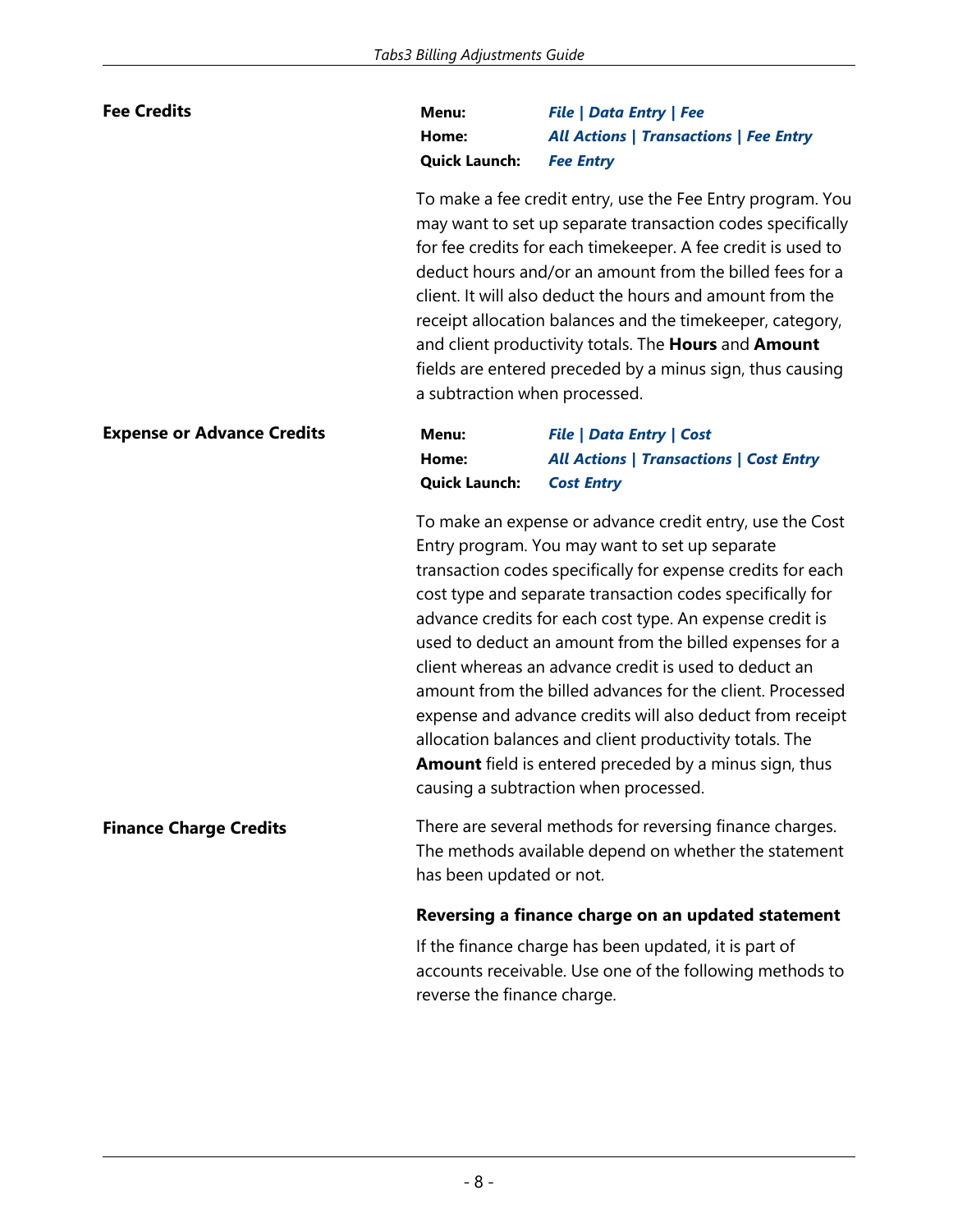### ▶ **Method 1**

- 1. Undo the updated statement.
- 2. Make the appropriate adjustment to change how finance charge is accrued. For example, you may need to change the finance charge settings for the client, or you may need to use a different statement date.
- 3. Rerun the final statement and update it.

### ▶ **Method 2**

- <sup>l</sup> Use the Write Off Client *[\(page](#page-13-0) 10)* program to write off the finance charge.
- You can write off the entire finance charge amount or portions of the finance charge on each statement.
- Finance charge write offs are tracked as a separate line item on reports.

### **Reversing a finance charge on a statement that hasn't been updated**

If the finance charge has appeared on a final statement that has not yet been updated, use one of the following methods to reverse the finance charge.

### ▶ **Method 1**

• Make the appropriate adjustments to change how finance charge is accrued and rerun the final statement.

### ▶ **Method 2**

• Use the Unbill Final Statements program to unbill the final statement.

**Note:** Additional information about credit transactions can be found in KB Article **[R11760](https://support.tabs3.com/main/r11760.htm)**, "Best Practices When Applying Credits."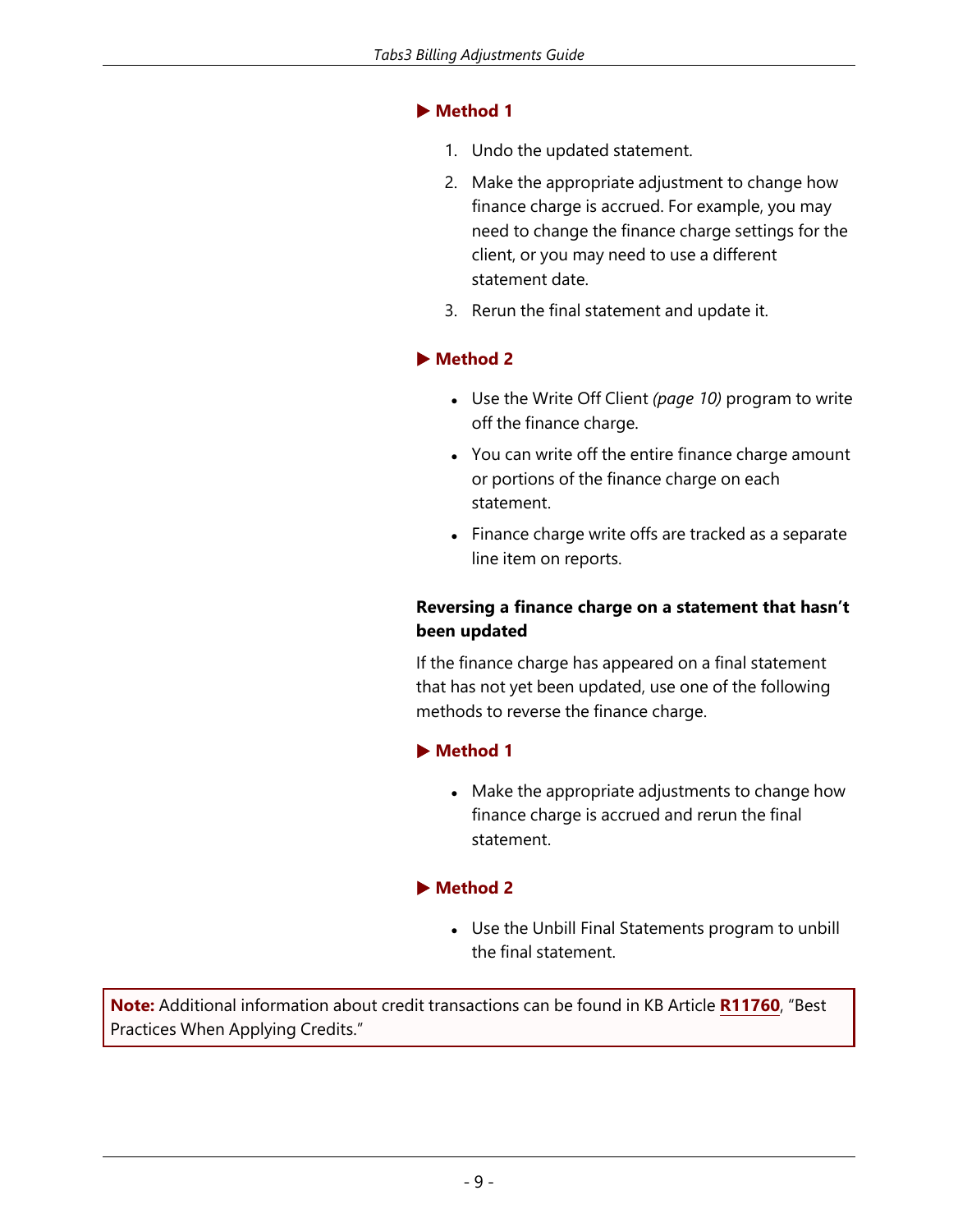# <span id="page-13-0"></span>*Write Offs*

| Menu:                | <b>Maintenance   Client Related   Write Off Client</b>  |
|----------------------|---------------------------------------------------------|
| Home:                | <b>All Actions   People   Write Off Client</b>          |
| <b>Quick Launch:</b> | <b>Write Off Client</b>                                 |
|                      |                                                         |
| Menu:                | <b>Maintenance   Client Related   Reverse Write Off</b> |
| Home:                | <b>All Actions   People   Reverse Write Off</b>         |

<span id="page-13-1"></span>The Write Off Client program is used to write off all or a portion of a client's accounts receivable balance. If you select to write off an individual statement, you have the option of writing off the entire statement or selecting which portion of the statement you want to write off. You also have the option of writing off the balance for all timekeepers or a specific timekeeper for all statements or an individual statement. When writing off a client, Tabs3 Billing allows you to add a "description only" transaction (type 4) that can optionally print on the next statement. This description only transaction is used to explain the presence of the write off on the client's ledger.

By using the Write Off Client program to adjust a client's balance, client ledger statement records with write off amounts are automatically created. This makes it easy to track the billing history for the client. All billed productivity reports will reflect the write off as well. The Write Off Client program is also used to write off finance charges.

Write Offs can be reversed using the Reverse Write Off program.

**Note:** Do not confuse this program with the Write-Up/Write-Down Fees & Costs program *([page](#page-20-0) [17\)](#page-20-0)* which is used to adjust work-in-process amounts *before* billing.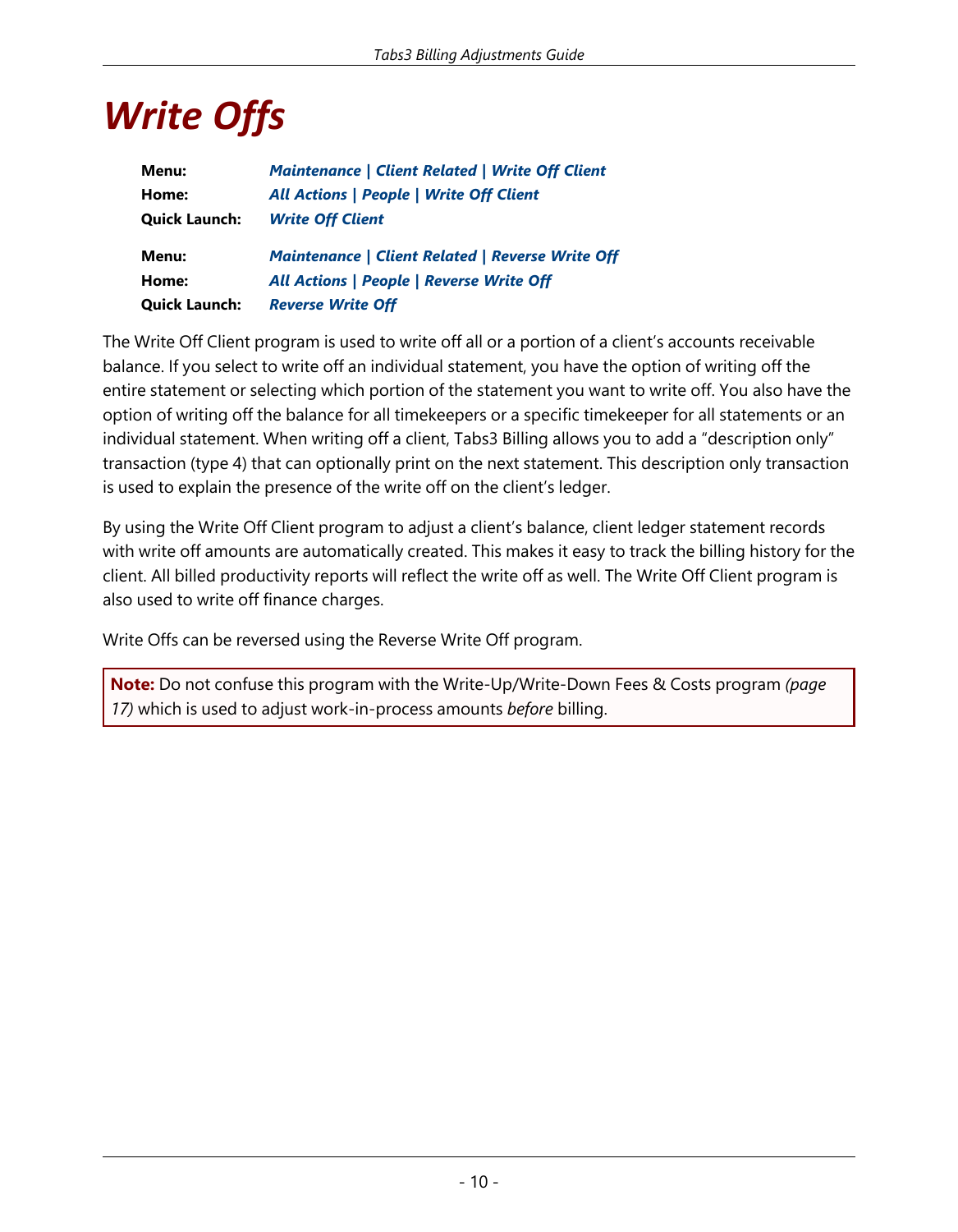#### <span id="page-14-1"></span>▶ **To write off all of a client's balance.**

1. From the **Maintenance** menu, select **Client Related** and click **Write Off**.

| Write Off Client                  |        |         |                         |                        |                                   |      |                     |
|-----------------------------------|--------|---------|-------------------------|------------------------|-----------------------------------|------|---------------------|
| Client ID:                        | 200.02 |         | $\checkmark$            | Peterson Insurance Co. | Maintenance of Insurance Policies |      | <b>OK</b><br>Cancel |
| <b>∞ Write Off Entire Balance</b> |        |         | Write Off Date:         |                        | 08/25/2020<br>v                   |      |                     |
| Statement to Write Off            |        |         | Timekeeper to Write Off |                        |                                   |      |                     |
| $\odot$ All                       |        |         | $\odot$ All             |                        |                                   |      |                     |
| $\bigcirc$ Specific               |        | v       | $\bigcirc$ Specific     |                        | $\checkmark$                      |      |                     |
|                                   |        | Billed  | <b>Amount Due</b>       |                        | Write Off Amount                  |      | New Amount Due      |
| Fees:                             |        | 3126.50 | 2205.75                 |                        | 2205.75                           |      | 0.00                |
| Expenses:                         |        | 219.53  | 4.28                    |                        | 4.28                              |      | 0.00                |
| Advances:                         |        | 315.00  | 0.00                    |                        | 0.00                              |      | 0.00                |
| Finance Charge:                   |        | 0.00    | 0.00                    |                        | 0.00                              |      | 0.00                |
| Fee Tax:                          |        | 0.00    | 0.00                    |                        | 0.00                              |      | 0.00                |
| <b>Expense Tax:</b>               |        | 0.00    | 0.00                    |                        | 0.00                              |      | 0.00                |
| <b>Advance Tax:</b>               |        | 0.00    | 0.00                    |                        | 0.00                              |      | 0.00                |
| Totals:                           |        | 3661.03 | 2210.03                 |                        | 2210.03                           |      | 0.00                |
| <b>Unapplied Payments</b>         |        |         |                         |                        |                                   |      |                     |
| Reg:                              | 0.00   | Fee:    | 0.00                    | Exp:                   | 0.00                              | Adv: | 0.00                |
| <b>Work-in-Process</b>            |        |         |                         |                        |                                   |      |                     |
| Fees:                             | 0.00   | Costs:  | 0.00                    | Pymts:                 | 0.00                              |      |                     |
|                                   |        |         |                         |                        |                                   |      |                     |
|                                   |        |         |                         |                        |                                   |      |                     |

|  |  |  |  |  | Figure 6, Write Off Client window |
|--|--|--|--|--|-----------------------------------|
|--|--|--|--|--|-----------------------------------|

- <span id="page-14-0"></span>2. In the **Client ID** field, select the client whose balance you want to write off.
- 3. Select the **Write Off Entire Balance** check box.
- 4. Verify that the values for **Fees**, **Costs**, and **Pymts** in the **Work-in-Process** section are all \$0.00. *(Note: You cannot write off the entire balance of a client with work-in-process transactions.)*
- 5. Click **OK** to write off the balance. You will be prompted to confirm that you want to write off the balace, click **Yes** to continue or **No** to return to the Write Off Client window.
- 6. A Client Write Off Description window will be displayed. This window creates a description only transaction, allowing you to enter an explanation for the write off. Enter the appropriate information in the **Description** field and click **OK**.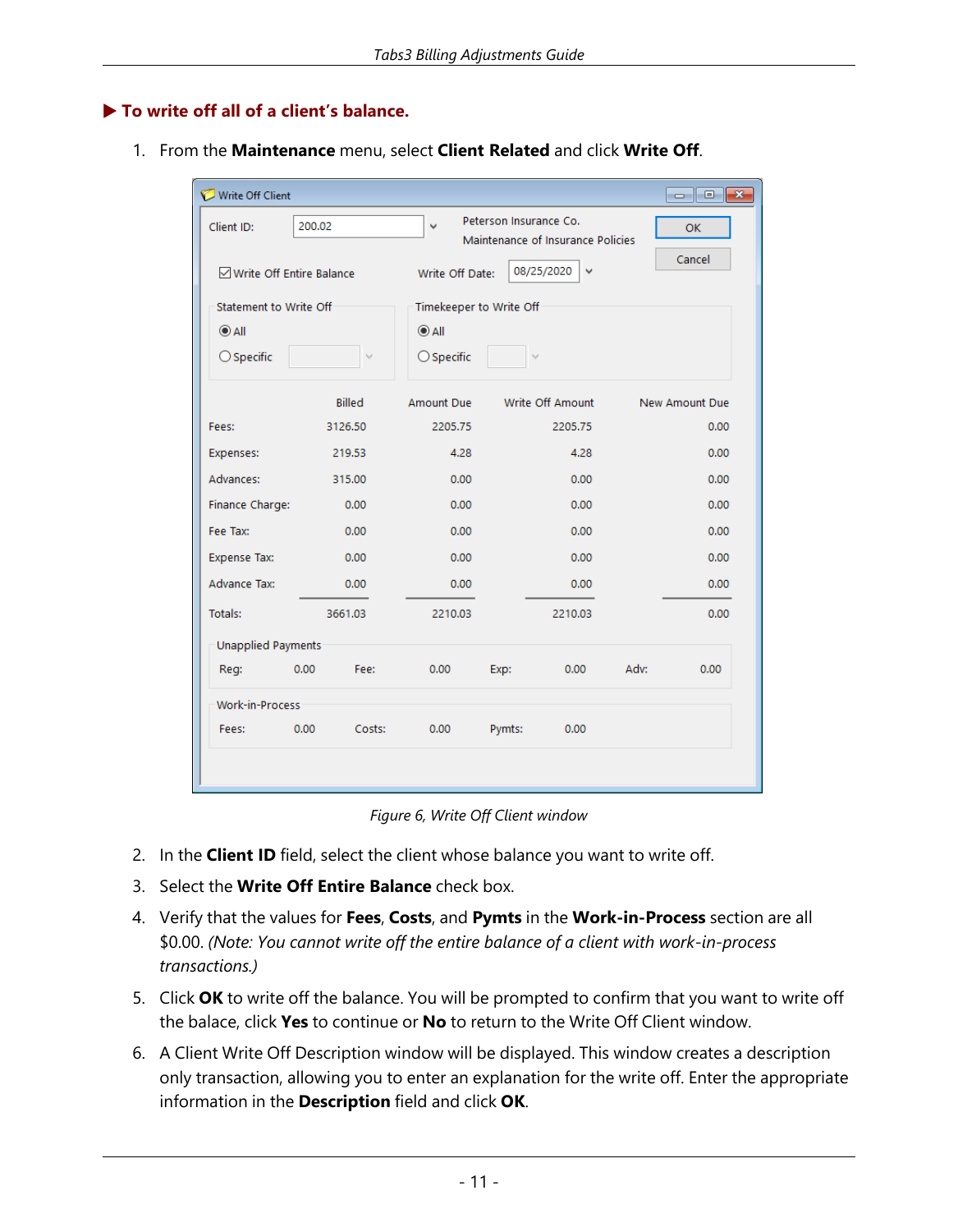| <b>Client Write Off Description</b> |                               |                                                             |                  | ×        |
|-------------------------------------|-------------------------------|-------------------------------------------------------------|------------------|----------|
| Client ID:                          | 200.02                        | Peterson Insurance Co.<br>Maintenance of Insurance Policies |                  |          |
| Write Off Date:                     | 08/25/2020                    |                                                             | Statement #:     | $\Omega$ |
| Stmt Date:                          | mm/dd/yyyy                    |                                                             | Total Write Off: | 2210.03  |
| Tcode:                              | 17<br>$\checkmark$            | Write off per                                               |                  |          |
| <b>Bill Code:</b>                   | 4 - Billable / Always Print   | $\checkmark$                                                |                  |          |
| Description:                        | Write off per August 19 memo. |                                                             |                  |          |
| Spell                               |                               |                                                             |                  |          |
|                                     | OK                            | Cancel                                                      | Help             |          |

<span id="page-15-1"></span>*Figure 7, Client Write Off Description window*

- 7. Since you have written off the client's entire balance, you will be given multiple options for dealing with the client record *([Figure](#page-15-0) 8)*.
	- a. Select **Leave client active** if you do not want to change the client to inactive or delete the client.
	- b. Select **Change client's billing status to Inactive** if you want to change the client to inactive. If you select this option, the **Close Date** field will become available. The date entered in this field will be written to the **Date Closed** field on the **Address** tab in the Client file.
	- c. Select **Delete client** if you want to delete the client.

**Note:** Deleted clients are not available for conflict of interest checking. If you delete the client, you will not be able to print a Receipt Allocation Report, Client Productivity Report, Client Ledger Report, Cash Receipts Report, or Write-Up/Write-Down Report for the client. If you want to maintain report totals or history for a client, change the client's status to **Inactive** instead of deleting the client.

| <b>Change Client to Inactive or Delete</b>   | ×                                         |
|----------------------------------------------|-------------------------------------------|
|                                              |                                           |
| $\bigcirc$ Leave client active               |                                           |
| © Change client's billing status to Inactive | 08/25/2020<br>Close Date:<br>$\checkmark$ |
| $\bigcirc$ Delete client                     |                                           |
| Cancel<br>OK                                 | Help                                      |

<span id="page-15-0"></span>*Figure 8, Change Client to Inactive or Delete window*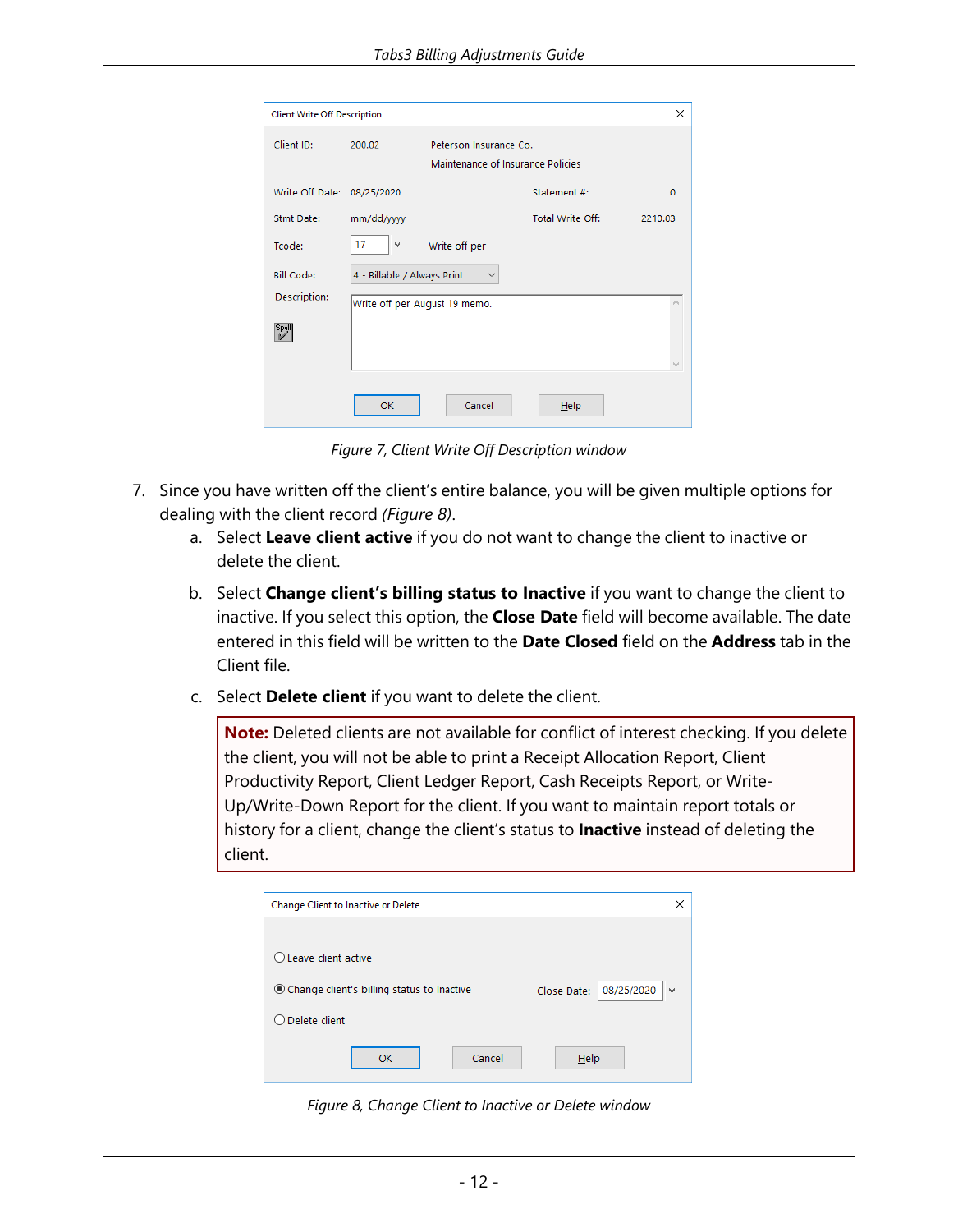8. Select the appropriate option and click **OK** to complete the write off process.

### <span id="page-16-0"></span>▶ **To write off part of a client's balance.**

1. From the **Maintenance** menu, select **Client Related** and click **Write Off Client**.

| Write Off Client                 |        |               |                         |                        |                                   |      |                |
|----------------------------------|--------|---------------|-------------------------|------------------------|-----------------------------------|------|----------------|
| Client ID:                       | 200.02 |               | $\checkmark$            | Peterson Insurance Co. | Maintenance of Insurance Policies |      | <b>OK</b>      |
| <b>ØWrite Off Entire Balance</b> |        |               | Write Off Date:         |                        | 08/25/2020<br>v                   |      | Cancel         |
| Statement to Write Off           |        |               | Timekeeper to Write Off |                        |                                   |      |                |
| $\odot$ All                      |        |               | $\odot$ All             |                        |                                   |      |                |
| $\bigcirc$ Specific              |        | v             | $\bigcirc$ Specific     |                        |                                   |      |                |
|                                  |        | <b>Billed</b> | <b>Amount Due</b>       |                        | Write Off Amount                  |      | New Amount Due |
| Fees:                            |        | 3126.50       | 2205.75                 |                        | 2205.75                           |      | 0.00           |
| Expenses:                        |        | 219.53        | 4.28                    |                        | 4.28                              |      | 0.00           |
| Advances:                        |        | 315.00        | 0.00                    |                        | 0.00                              |      | 0.00           |
| Finance Charge:                  |        | 0.00          | 0.00                    |                        | 0.00                              |      | 0.00           |
| Fee Tax:                         |        | 0.00          | 0.00                    |                        | 0.00                              |      | 0.00           |
| <b>Expense Tax:</b>              |        | 0.00          | 0.00                    |                        | 0.00                              |      | 0.00           |
| <b>Advance Tax:</b>              |        | 0.00          | 0.00                    |                        | 0.00                              |      | 0.00           |
| Totals:                          |        | 3661.03       | 2210.03                 |                        | 2210.03                           |      | 0.00           |
| <b>Unapplied Payments</b>        |        |               |                         |                        |                                   |      |                |
| Reg:                             | 0.00   | Fee:          | 0.00                    | Exp:                   | 0.00                              | Adv: | 0.00           |
| <b>Work-in-Process</b>           |        |               |                         |                        |                                   |      |                |
| Fees:                            | 0.00   | Costs:        | 0.00                    | Pymts:                 | 0.00                              |      |                |
|                                  |        |               |                         |                        |                                   |      |                |
|                                  |        |               |                         |                        |                                   |      |                |

*Figure 9, Write Off Client window*

- <span id="page-16-1"></span>2. In the **Client ID** field, select the client whose balance you want to write off.
- 3. If you want to write off a specific statement, select **Specific** in the **Statement to Write Off** section and select the statement you want to write off.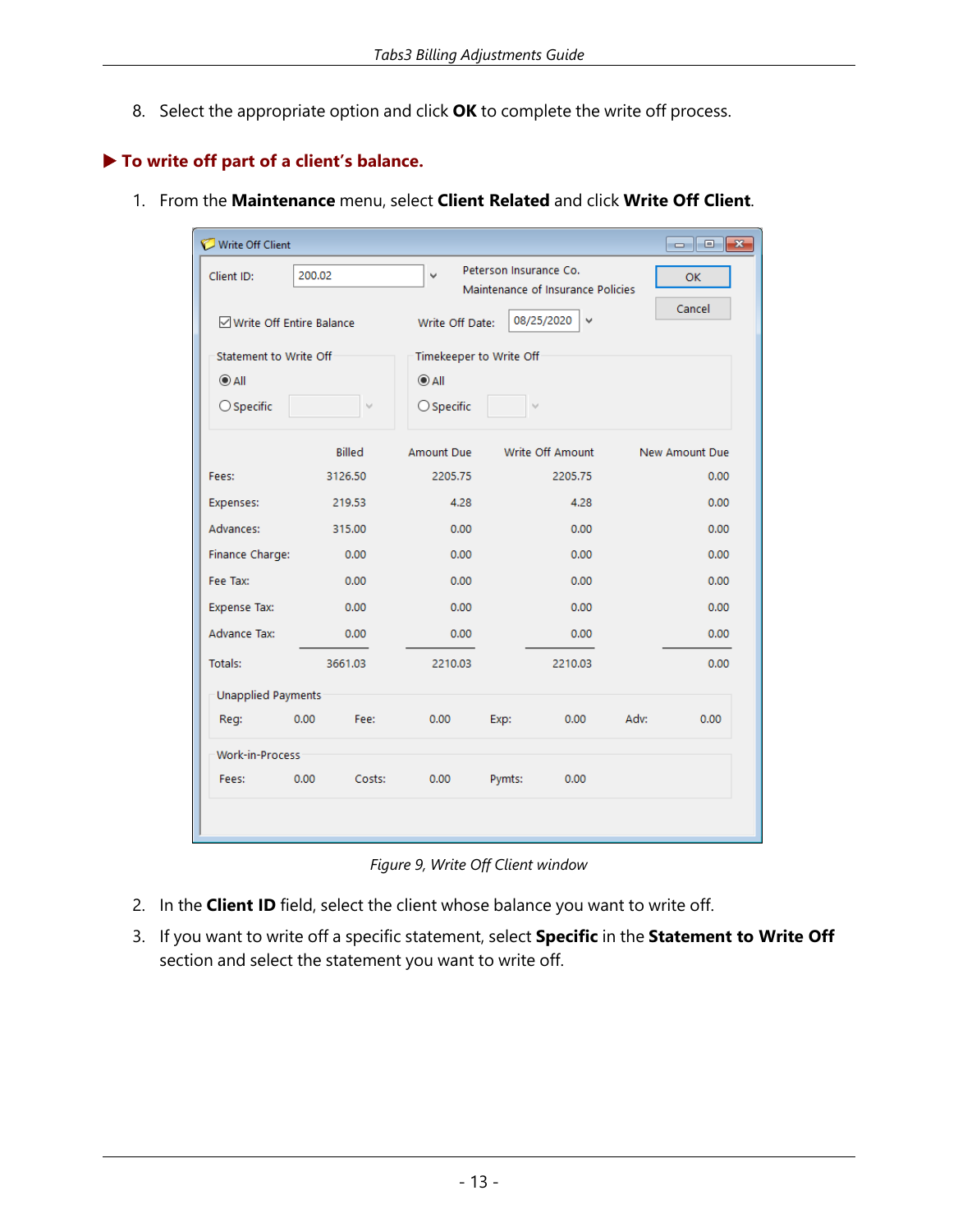| Statement to Write Off |      |  |  |  |
|------------------------|------|--|--|--|
| $O$ All                |      |  |  |  |
| ◎ Specific             | 7616 |  |  |  |
|                        |      |  |  |  |

*Figure 10, Statement to Write Off*

<span id="page-17-0"></span>4. If you want to write off all transactions for a specific timekeeper, select **Specific** in the **Timekeeper to Write Off** section and select the timekeeper you want to write off.

| -Timekeeper to Write Off $\cdot$ |   |                   |  |  |  |
|----------------------------------|---|-------------------|--|--|--|
| $O$ All                          |   |                   |  |  |  |
| ◎ Specific                       | v | Michael L. Jensen |  |  |  |

*Figure 11, Timekeeper to Write Off*

- 5. If you want to write off a specific timekeeper's portion of a statement, select **Specific** in both the **Statement to Write Off** and **Timekeeper to Write Off** fields and select the statement and timekeeper you want to write off.
- 6. Verify that the amounts you are writing off are correct.

|                     | <b>Billed</b> | Amount Due | Write Off Amount | New Amount Due |
|---------------------|---------------|------------|------------------|----------------|
| Fees:               | 1175.00       | 1175.00    | 1175.00          | 0.00           |
| Expenses:           | 0.00          | 0.00       | 0.00             | 0.00           |
| Advances:           | 0.00          | 0.00       | 0.00             | 0.00           |
| Finance Charge:     | 0.00          | 0.00       | 0.00             | 0.00           |
| Fee Tax:            | 0.00          | 0.00       | 0.00             | 0.00           |
| <b>Expense Tax:</b> | 0.00          | 0.00       | 0.00             | 0.00           |
| <b>Advance Tax:</b> | 0.00          | 0.00       | 0.00             | 0.00           |
| Totals:             | 1175.00       | 1175.00    | 1175.00          | 0.00           |

*Figure 12, Write Off Amounts*

- 7. Click **OK** to write off the balance. You will be prompted to confirm that you want to write off the balance, click **Yes** to continue or **No** to return to the Write Off Client window.
- 8. A Client Write Off Description window will be displayed. This window creates a description only transaction, allowing you to enter an explanation for the write off. Enter the appropriate information in the **Description** field and click **OK** to complete the write off process.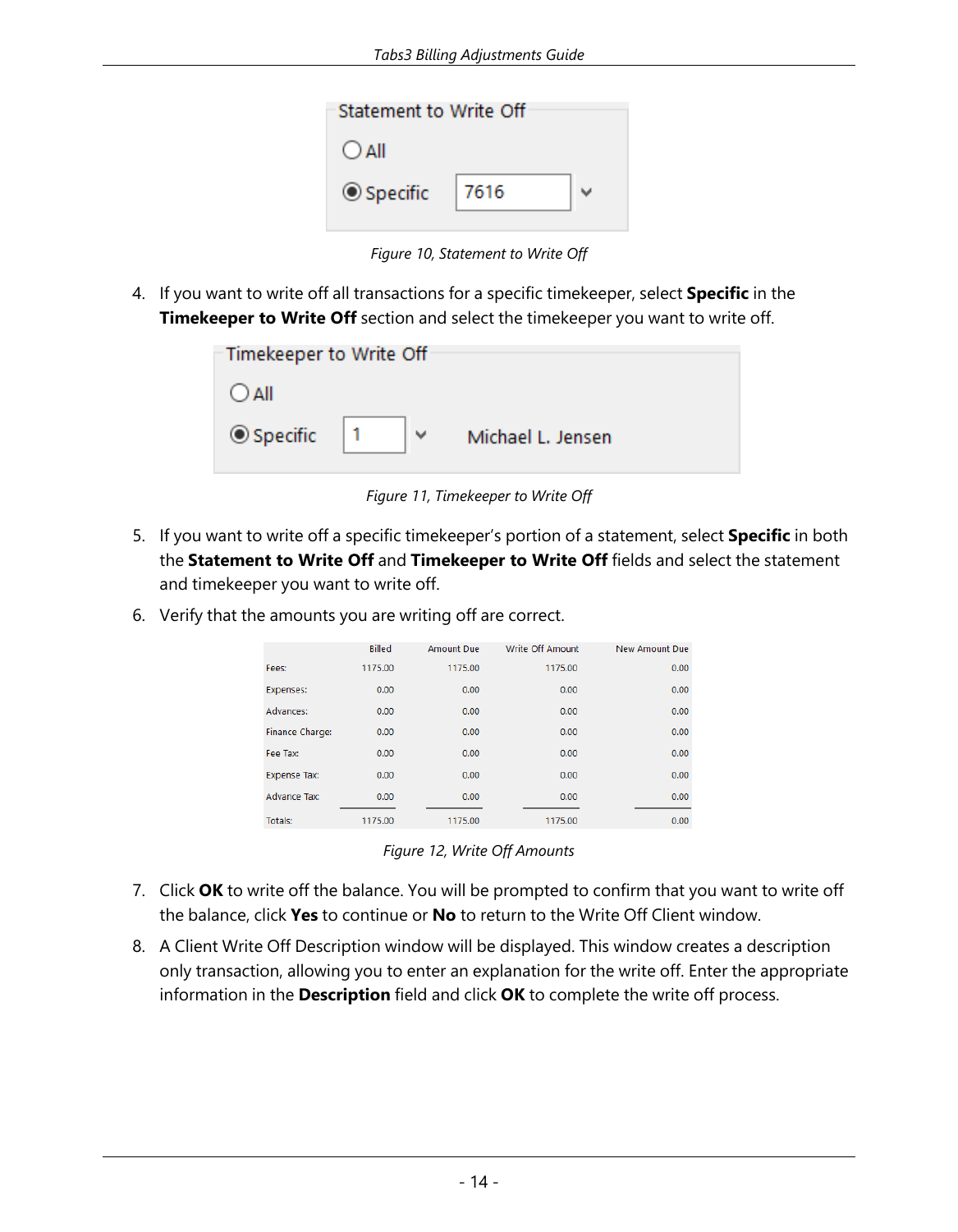| <b>Client Write Off Description</b> |                                                                       |                  | X        |
|-------------------------------------|-----------------------------------------------------------------------|------------------|----------|
| Client ID:                          | 200.02<br>Peterson Insurance Co.<br>Maintenance of Insurance Policies |                  |          |
| Write Off Date: 08/25/2020          |                                                                       | Statement #:     | $\Omega$ |
| Stmt Date:                          | mm/dd/yyyy                                                            | Total Write Off: | 2210.03  |
| Tcode:                              | 17<br>$\checkmark$<br>Write off per                                   |                  |          |
| <b>Bill Code:</b>                   | 4 - Billable / Always Print<br>$\checkmark$                           |                  |          |
| Description:                        | Write off per August 19 memo.                                         |                  |          |
| Spell                               |                                                                       |                  |          |
|                                     | OK<br>Cancel                                                          | Help             |          |

*Figure 13, Client Write Off Description*

#### <span id="page-18-0"></span>▶ **To reverse a write off**

1. From the **Maintenance** menu, select **Client Related** and click **Reverse Write Off**.

| Reverse Write Off               |                              |                                                              | $\blacksquare$ |
|---------------------------------|------------------------------|--------------------------------------------------------------|----------------|
| Client ID:<br>Reference Number: | 200.02<br>11<br>$\checkmark$ | Peterson Insurance Co.<br>v<br>Maintenance of Insurance Poli |                |
| Write Off Date:                 | 08/25/2020                   |                                                              |                |
| Fees:                           | 2205.75                      | Fee Tax:                                                     | 0.00           |
| Expenses:                       | 4.28                         | <b>Expense Tax:</b>                                          | 0.00           |
| Advances:                       | 0.00                         | <b>Advance Tax:</b>                                          | 0.00           |
| Finance Charge:                 | 0.00                         |                                                              |                |
|                                 | OK                           | Cancel                                                       |                |

*Figure 14, Reverse Write Off window*

- 2. In the **Client ID** field, select the client whose write off you want to reverse.
- 3. In the **Reference Number** field, select the write off you want to reverse.
- 4. Verify that the **Write Off Date** and amounts shown match the write off you want to reverse.
- 5. Click **OK** to reverse the write off.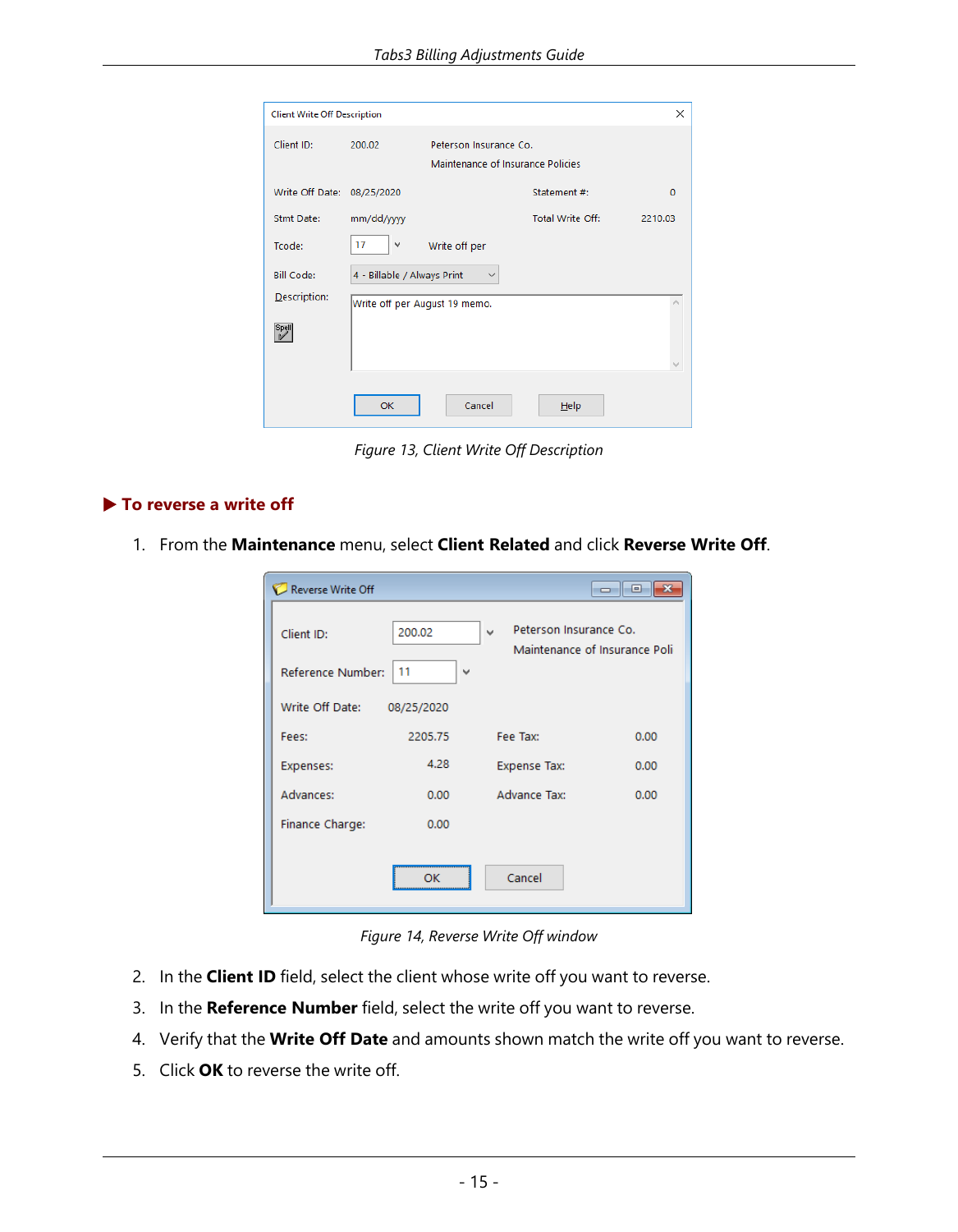**Caution:** Make a backup before running these programs. If these programs are interrupted for any reason, you must restore from the backup. You will be given the opportunity to make a backup immediately after selecting these programs.

<span id="page-19-0"></span>**GLS Integration Note:** Adjusting journal entries are not made to GLS when these program are run. You may need to make manual journal entries in GLS that reflect the write off or reversal.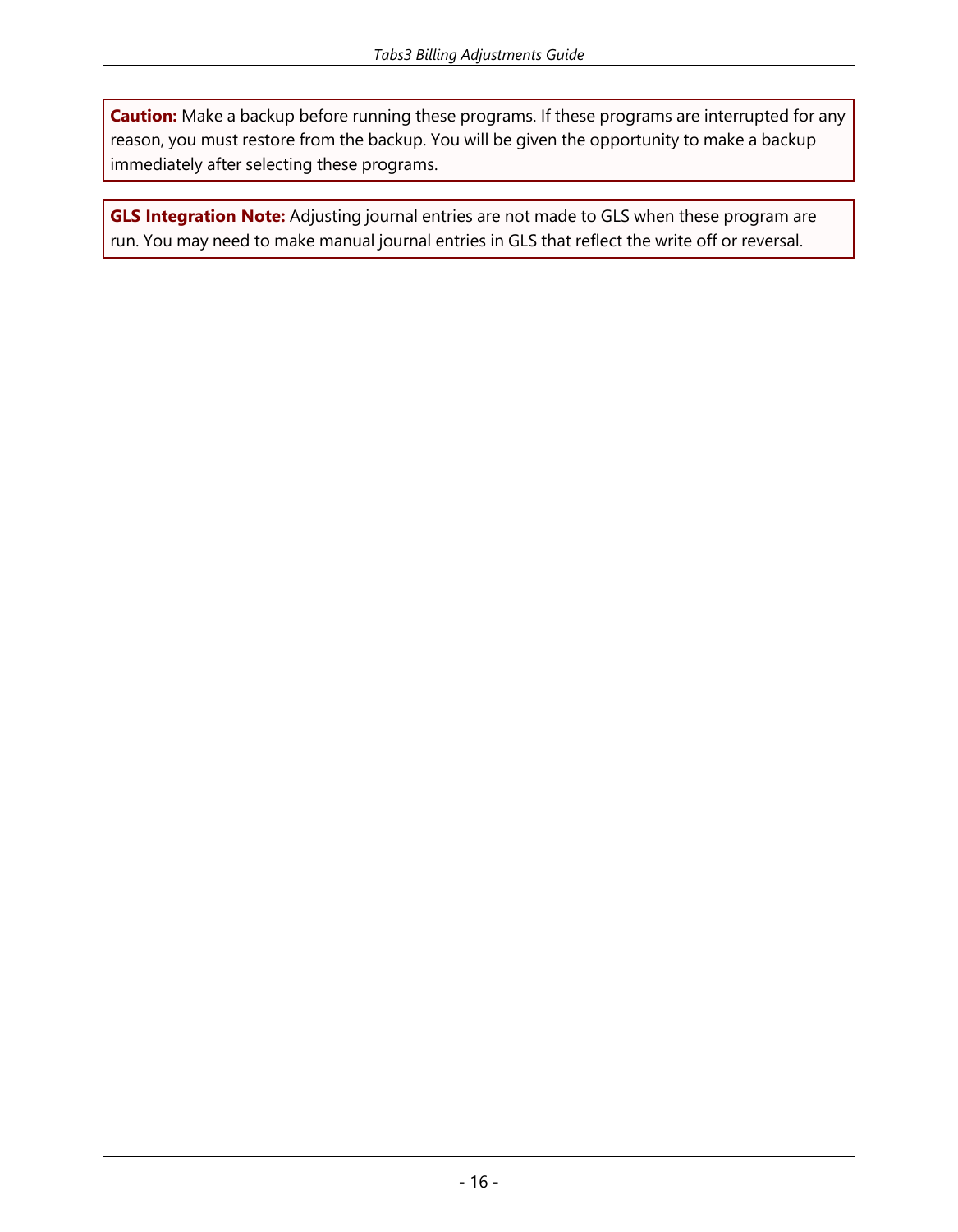# <span id="page-20-0"></span>*Write-Up / Write-Down Fees and Costs*

**Menu:** *Statements | Statement Preparation | Write-Up/Write-Down Fees & Costs* **Home:** *All Actions | Statement Preparation | Write-Up/Write-Down Fees and Costs* **Quick Launch:** *Write-Up/Write-Down Fees and Costs*

<span id="page-20-1"></span>The Write-Up/Write-Down Fees and Costs program allows you to write-up or write-down total unbilled fees, costs, or hours for a client for a range of timekeepers, transaction codes, categories, or dates for a client prior to billing. Write-ups and write-downs can be adjusted to a specified amount or by a specified percentage. When you choose to write-up or write-down fees, you will be allowed to write-up or write-down the number of hours to bill as well. You can write-up or write-down a single matter, or optionally write-up or write-down all matters for a client at the same time.

**Note:** Do not confuse this program with the Write Off Client program *([page](#page-13-0) 10)* which is used to write off billed amounts after transactions have been billed.

This program is used to adjust billable amounts for a client's transactions to a specified amount while maintaining the integrity of the effective billing rate and productivity figures. This function is commonly used for contingency billing and some types of value billing.

<span id="page-20-3"></span>After performing the write-up/write-down, you can print a verification list when exiting the program that shows the old total, new total, and the net write-up/write-down. Additionally, a Write-Up/Write-Down Report is also available.

### <span id="page-20-2"></span>▶ **Using the Write-Up/Write-Down Fees and Costs Program**

1. From the **Statement** menu, select **Statement Preparation** and click **Write-Up/Write-Down Fees & Costs**.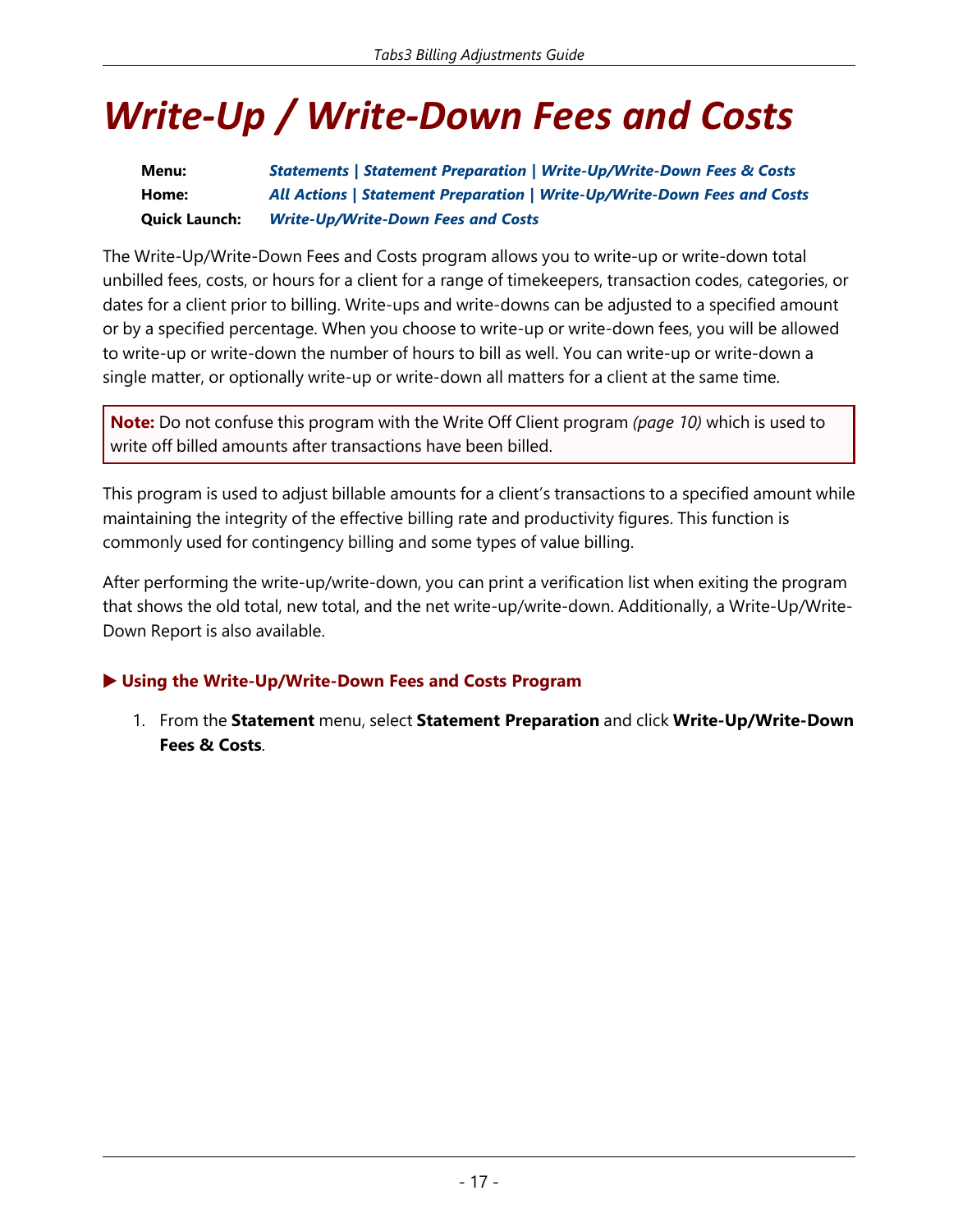| Write-Up/Write-Down Fees and Costs |                                       |                                                   | $\begin{array}{c c c c c c} \hline \multicolumn{3}{c }{\mathbf{C}} & \multicolumn{3}{c }{\mathbf{S}} & \multicolumn{3}{c }{\mathbf{X}} \end{array}$ |
|------------------------------------|---------------------------------------|---------------------------------------------------|-----------------------------------------------------------------------------------------------------------------------------------------------------|
| Client ID:                         | 120.01                                | Klein/Daniel P.<br>Klein vs. Simmons Construction |                                                                                                                                                     |
|                                    | □ Include All Matters for this Client |                                                   |                                                                                                                                                     |
| <b>Transaction Type</b>            |                                       |                                                   |                                                                                                                                                     |
| <b>◎ Fees</b>                      | ○ Expenses Only                       | Advances Only                                     | ◯ Both Expenses and Advances                                                                                                                        |
| <b>Transaction Selection</b>       |                                       |                                                   |                                                                                                                                                     |
| <b>Beginning Tcode:</b>            | v                                     | <b>Ending Tcode:</b>                              |                                                                                                                                                     |
| Beginning Timekeeper:              | v                                     | <b>Ending Timekeeper:</b>                         |                                                                                                                                                     |
| Beginning Category:                | v                                     | <b>Ending Category:</b>                           |                                                                                                                                                     |
| Beginning Cut-Off Date:            | mm/dd/yyyy<br>٧                       | Ending Cut-Off Date:                              | mm/dd/yyyy                                                                                                                                          |
| <b>∞ Include Entries on Hold</b>   |                                       |                                                   |                                                                                                                                                     |
| Amount Adjustment Type             |                                       |                                                   |                                                                                                                                                     |
| O Percentage                       | Billable Fee Total:                   |                                                   | Calculate Client Total                                                                                                                              |
| Amount                             | New Total:                            | 0.00                                              | OK.                                                                                                                                                 |
|                                    | New Total Billable Amount:            | 0.00.                                             | Cancel                                                                                                                                              |
| Hours Adjustment Type              |                                       |                                                   |                                                                                                                                                     |
| O Percentage                       | Billable Hours Total:                 |                                                   |                                                                                                                                                     |
| C Hours                            | New Total:                            | 0.00                                              |                                                                                                                                                     |
|                                    | New Total Billable Hours:             | 0.00.                                             |                                                                                                                                                     |
|                                    |                                       |                                                   |                                                                                                                                                     |
|                                    |                                       |                                                   |                                                                                                                                                     |

*Figure 15, Write-Up/Write-Down Fees and Costs window*

- <span id="page-21-0"></span>2. Select the matter you want to write up or write down in the **Client ID** field. To write up or down amounts for all matters for the specified client, select the **Include All Matters for this Client** option.
- 3. In the **Transaction Type** section, specify whether you want to adjust **Fees**, **Expenses Only**, **Advances Only**, or **Both Expenses and Advances**.



*Figure 16, Transaction Type section*

4. In the **Transaction Selection** section, select the range of transactions you want to adjust.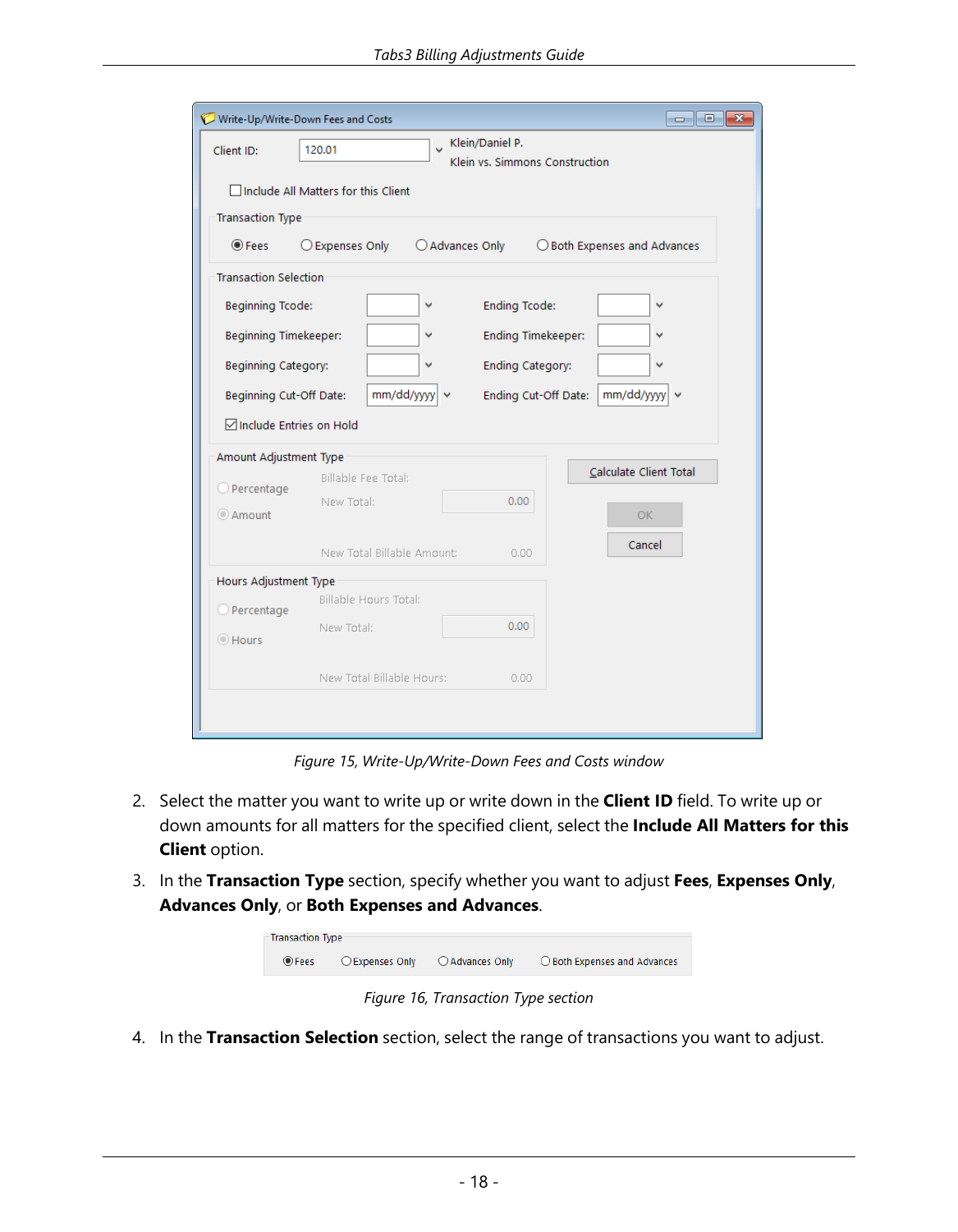| ٧                | <b>Ending Tcode:</b>      | v                  |
|------------------|---------------------------|--------------------|
| ٧                | <b>Ending Timekeeper:</b> | $\checkmark$       |
| $\checkmark$     | Ending Category:          | $\checkmark$       |
| mm/dd/yyyy<br>Ιv | Ending Cut-Off Date:      | $mm/dd/yyy$ $\vee$ |
|                  |                           |                    |
|                  | Include Entries on Hold   |                    |

*Figure 17, Transaction Selection section*

- 5. Click the **Calculate Client Total** button to show the amount eligible for the write-up/writedown.
- 6. In the **Amount Adjustment Type** section, specify whether you want to adjust the transactions by a specific amount or by a percentage.
- 7. Enter the **New Total** or **Percentage** you want to use.

| Amount Adjustment Type |                            |          |
|------------------------|----------------------------|----------|
| $\bigcirc$ Percentage  | <b>Billable Fee Total:</b> | 1387.00  |
| ◉ Amount               | New Total:                 | 1,387.00 |
|                        | New Total Billable Amount: | 1387.00  |

*Figure 18, Amount Adjustment Type section*

- 8. In the **Hour Adjustment Type** section (Fee adjustments only), specify whether you want to adjust the transactions by a specific amount or by a percentage.
- 9. Enter the **New Total** or **Percentage** you want to use.

| Hours Adjustment Type |                              |      |
|-----------------------|------------------------------|------|
| $O$ Percentage        | <b>Billable Hours Total:</b> | 6.90 |
| C Hours               | New Total:                   | 6.90 |
|                       | New Total Billable Hours:    | 6.90 |

*Figure 19, Hours Adjustment Type section*

- 10. Verify that the **New Total Billable Amount** and **New Total Billable Hours** fields are correct.
- 11. Click **OK** to apply the adjustment. Click **Yes** to confirm you want to perform the write-up or write-down.

<span id="page-22-0"></span>**Note:** Adjusting GLS journal entries are created when costs are written up or down.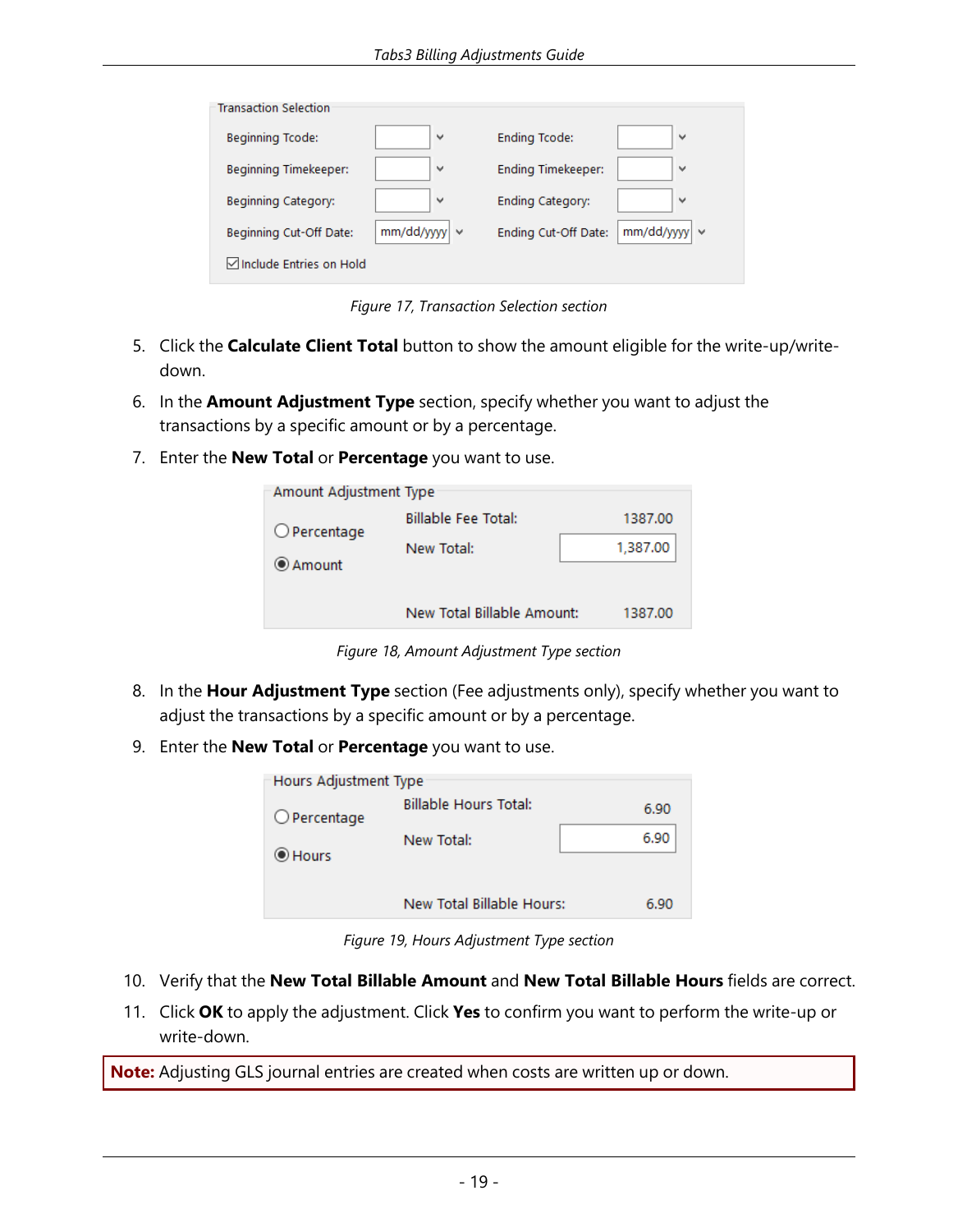# <span id="page-23-0"></span>*Transfer A/R and Transactions*

| Menu:                | <b>Maintenance   Transfer A/R and Transactions</b>        |
|----------------------|-----------------------------------------------------------|
| Home:                | <b>All Actions   Transactions   Transfer Transactions</b> |
| <b>Quick Launch:</b> | <b>Transfer Transactions</b>                              |

The Transfer A/R and Transactions program is used to transfer unbilled fee, cost, or payment transactions from one client to another. It can also be used to transfer the accounts receivable balance and client funds information from one client to another.

**More Info:** More information on using the Transfer A/R and Transactions program can be found in the Tabs3 Help.

<span id="page-23-1"></span>The most common use of the Transfer A/R and Transactions program is to correct transactions that were entered for an incorrect client or matter. Once a transaction has been saved, you cannot edit the Client field. However, you can use this utility to transfer the transaction to the correct client. You can transfer work-in-process fee, cost, and payment transactions from one matter to another based on the following ranges:

- Transaction Code
- Timekeeper
- Category
- Date
- Reference Number

#### ▶ **Using the Transfer A/R and Transactions program**

1. From the **Maintenance** menu, click **Transfer A/R and Transactions**.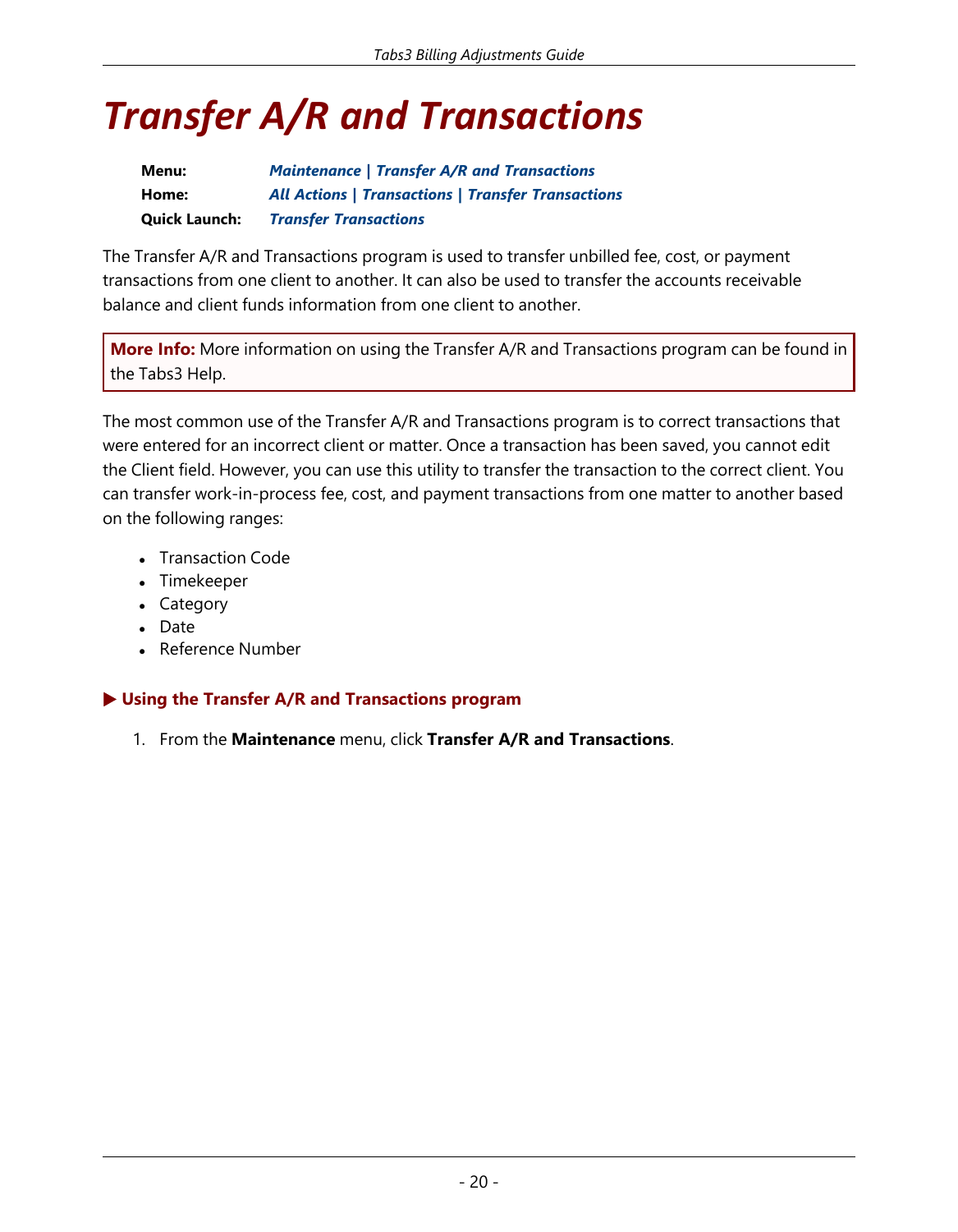| Transfer A/R and Transactions<br>Client<br>200.01<br>$\checkmark$<br>From:<br>200.02<br>$\checkmark$<br>To: | <u>— La</u><br>QK<br>Peterson Insurance Co.<br>General Legal Counsel<br>Close<br>Peterson Insurance Co.<br>Maintenance of Insurance Policies |
|-------------------------------------------------------------------------------------------------------------|----------------------------------------------------------------------------------------------------------------------------------------------|
| <b>Transaction Type</b>                                                                                     |                                                                                                                                              |
| $\triangledown$ Fee<br>$\Box$ Cost<br>Payment                                                               | A/R, Ledger, and Client Funds                                                                                                                |
| <b>Transfer Range</b><br>Beginning Tcode:<br>v                                                              | <b>Ending Tcode:</b><br>$\checkmark$                                                                                                         |
| Beginning Timekeeper:<br>v                                                                                  | <b>Ending Timekeeper:</b><br>$\checkmark$                                                                                                    |
| Beginning Category:<br>v                                                                                    | Ending Category:<br>$\checkmark$                                                                                                             |
| mm/dd/yyyy<br><b>Beginning Date:</b><br>$\checkmark$                                                        | mm/dd/yyyy<br><b>Ending Date:</b><br>$\checkmark$                                                                                            |
| Beginning Ref #:<br>v                                                                                       | Ending Ref #:<br>$\checkmark$                                                                                                                |
|                                                                                                             |                                                                                                                                              |

*Figure 20, Transfer A/R and Transactions window*

<span id="page-24-0"></span>2. In the **From** and **To** fields in the **Client** section, select the matters you want to transfer the information from and to respectively.

| Client |        |              |                                   |
|--------|--------|--------------|-----------------------------------|
| From:  | 200.01 | $\checkmark$ | Peterson Insurance Co.            |
|        |        |              | General Legal Counsel             |
|        |        |              | Peterson Insurance Co.            |
| To:    | 200.02 | $\checkmark$ | Maintenance of Insurance Policies |
|        |        |              |                                   |

*Figure 21, Client section*

- 3. In the **Transaction Type** section, select the type(s) of transactions you want to transfer.
	- **.** Select the Fee check box to transfer work-in-process fee transactions.
	- **.** Select the **Cost** check box to transfer work-in-process cost transactions.
	- **.** Select the **Payment** check box to transfer work-in-process payment transactions.
	- <sup>l</sup> Select the **A/R, Ledger, and Client Funds** check box to transfer **all** Accounts Receivable, Client Ledger, and Client Funds information.

| $\triangledown$ Fee<br>$\Box$ Cost | Payment | A/R, Ledger, and Client Funds |
|------------------------------------|---------|-------------------------------|

*Figure 22, Transaction Type section*

- 4. In the **Transfer Range** section, select the range of transactions you want to transfer.
	- <sup>l</sup> To specify a range of Transaction Codes, fill in the **Beginning Tcode** and **Ending Tcode** fields.
	- <sup>l</sup> To specify a range of timekeepers, fill in the **Beginning Timekeeper** and **Ending Timekeeper** fields.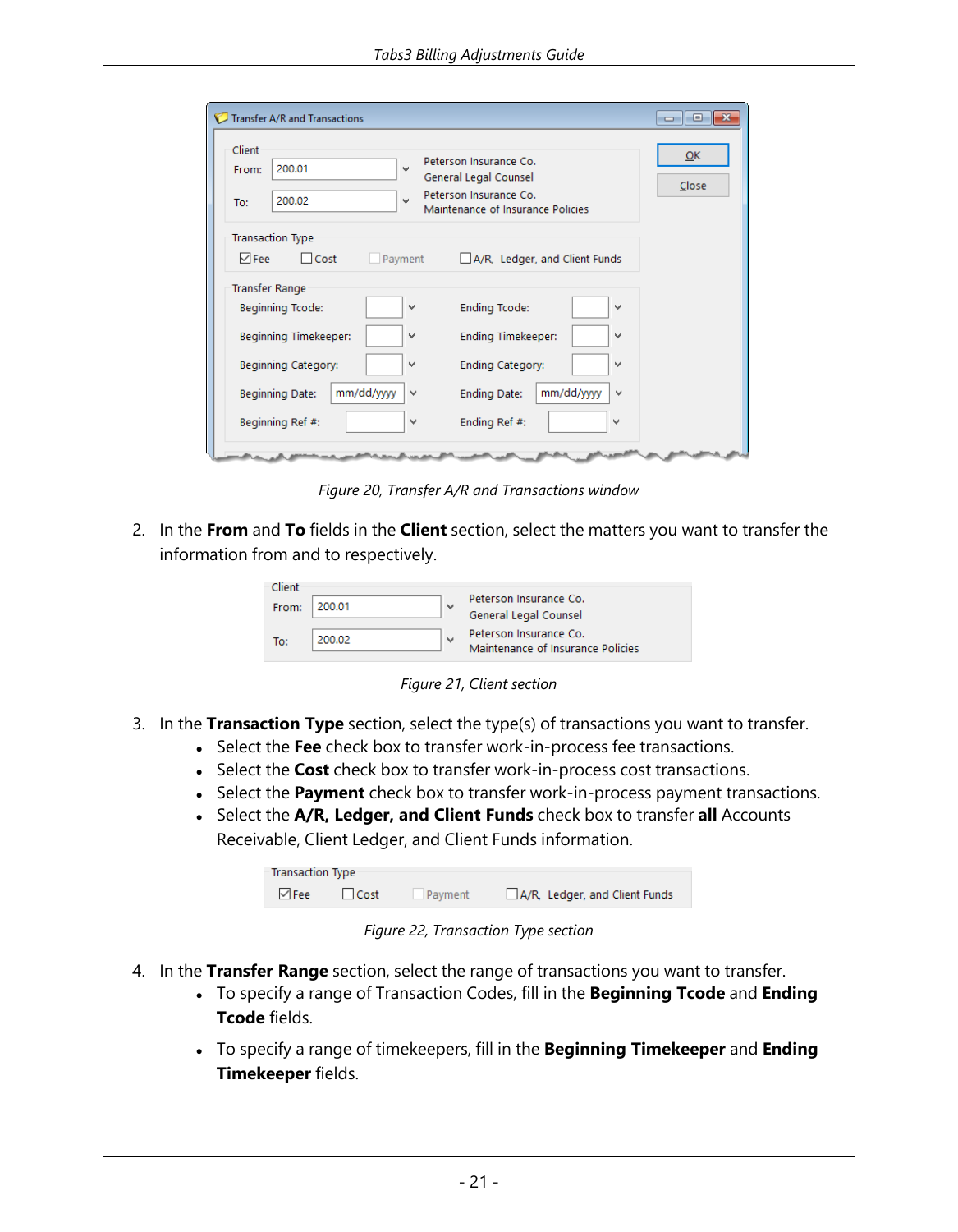- <sup>l</sup> To specify a range of categories, fill in the **Beginning Category** and **Ending Category** fields.
- <sup>l</sup> To specify a range of dates, fill in the **Beginning Date** and **Ending Date** fields.
- <sup>l</sup> To specify a range of reference numbers, fill in the **Beginning Ref #** and **Ending Ref #** fields.

| <b>Transfer Range</b>  |                           |
|------------------------|---------------------------|
| Beginning Tcode:       | <b>Ending Tcode:</b>      |
| $\checkmark$           | v                         |
| Beginning Timekeeper:  | <b>Ending Timekeeper:</b> |
| v                      | v                         |
| Beginning Category:    | <b>Ending Category:</b>   |
| $\checkmark$           | $\checkmark$              |
| mm/dd/yyyy             | mm/dd/yyyy                |
| <b>Beginning Date:</b> | <b>Ending Date:</b>       |
| $\checkmark$           | $\checkmark$              |
| Beginning Ref #:       | Ending Ref #:             |
| v                      | v                         |

*Figure 23, Transfer Range section*

5. Once you have specified the criteria you want to use, click **OK** to transfer the information to the client specified in the **To** field.

<span id="page-25-0"></span>**Note:** You can print a verification list of transferred transactions when exiting the program.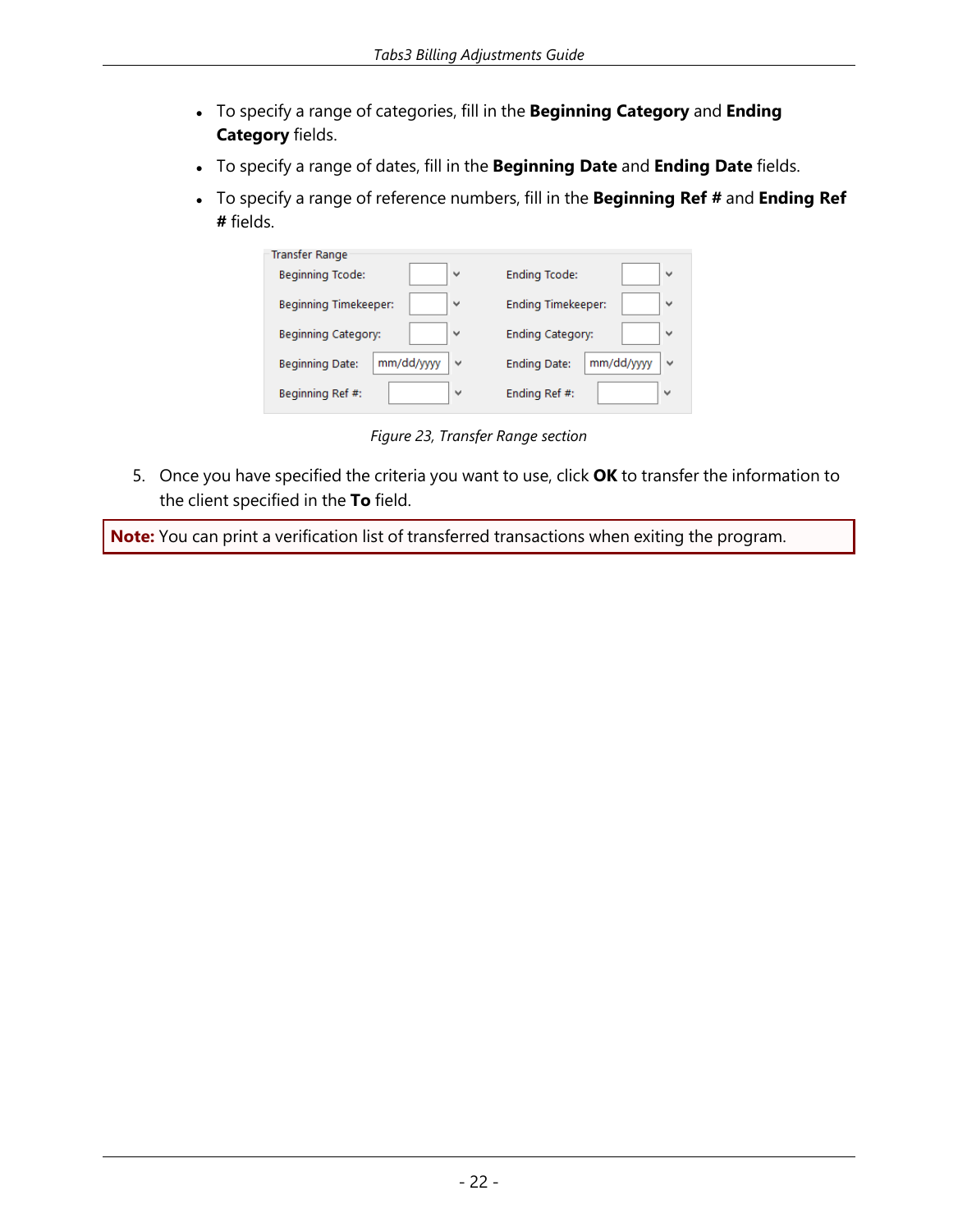# <span id="page-26-0"></span>*Change WIP Transactions*

| Menu:                | <b>Maintenance   Transaction Related   Change WIP Transactions</b> |
|----------------------|--------------------------------------------------------------------|
| Home:                | <b>All Actions   Transactions   Change WIP Transactions</b>        |
| <b>Quick Launch:</b> | <b>Change WIP Transactions</b>                                     |

<span id="page-26-1"></span>The Change WIP Transactions program is used to change specified options for a range of fee, cost, and payment transactions in work-in-process. You can specify ranges of clients and transactions. Fields that can be changed include the **Status**, **Date**, **Task Code**, **Sales Tax**, **Bill Code**, **Category**, and **Rate** fields. This program allows you to quickly make changes to multiple transactions.

<span id="page-26-2"></span>For example, if a timekeeper's rate changes and Tabs3 Billing was not updated with the new rate, entries made for that timekeeper would use the old rate. You can use the Change WIP Transactions to automatically change all of that timekeeper's fees for the month to the new rate, thereby saving you the time of making the changes manually.

### ▶ **Using the Change WIP Transactions Program**

- 1. From the **Maintenance** menu, select **Transaction Related** and click **Change WIP Transactions**.
- 2. From the **Client** tab, select the range of clients whose transactions you want to change. *(Note: If you want to change all clients' transactions, you must clear the Thru field.)*

| <b>Change WIP Transactions</b>                         |                |                               |                          | $\overline{\phantom{a}}$ $\overline{\phantom{a}}$<br>$\mathbf{x}$ |
|--------------------------------------------------------|----------------|-------------------------------|--------------------------|-------------------------------------------------------------------|
| <b>Client</b><br>Transactions All Types Specific Types |                |                               |                          |                                                                   |
| Client ID:                                             |                | Thru:<br>0.00<br>$\checkmark$ | Multiple<br>v            | OK                                                                |
|                                                        |                |                               |                          | Cancel                                                            |
| Name Search:                                           |                | Thru:                         |                          |                                                                   |
| <b>Primary Timekeeper:</b>                             |                | Thru:<br>$\checkmark$         | v                        |                                                                   |
| Secondary Timekeeper:                                  |                | Thru:<br>$\checkmark$         | v                        |                                                                   |
| <b>Originating Timekeeper:</b>                         |                | Thru:<br>$\checkmark$         | $\checkmark$             |                                                                   |
| Category:                                              |                | Thru:<br>$\checkmark$         | v                        |                                                                   |
| <b>Billing Frequency:</b>                              | @AII           | $\bigcirc$ Specific           | Select Billing Frequency |                                                                   |
| Location:                                              | @AII           | $\bigcirc$ Specific           | Select Location          |                                                                   |
| Status:                                                | @AII           | $\bigcirc$ Specific           | Select Status            |                                                                   |
| Open/Close Dates:                                      | $^{\circ}$ All | $\bigcirc$ Specific           | Select Dates             |                                                                   |
|                                                        |                |                               |                          |                                                                   |
|                                                        |                |                               |                          |                                                                   |

Change WIP Transactions - **Client** tab

3. From the **Transactions** tab, specify the range of transactions you want to change.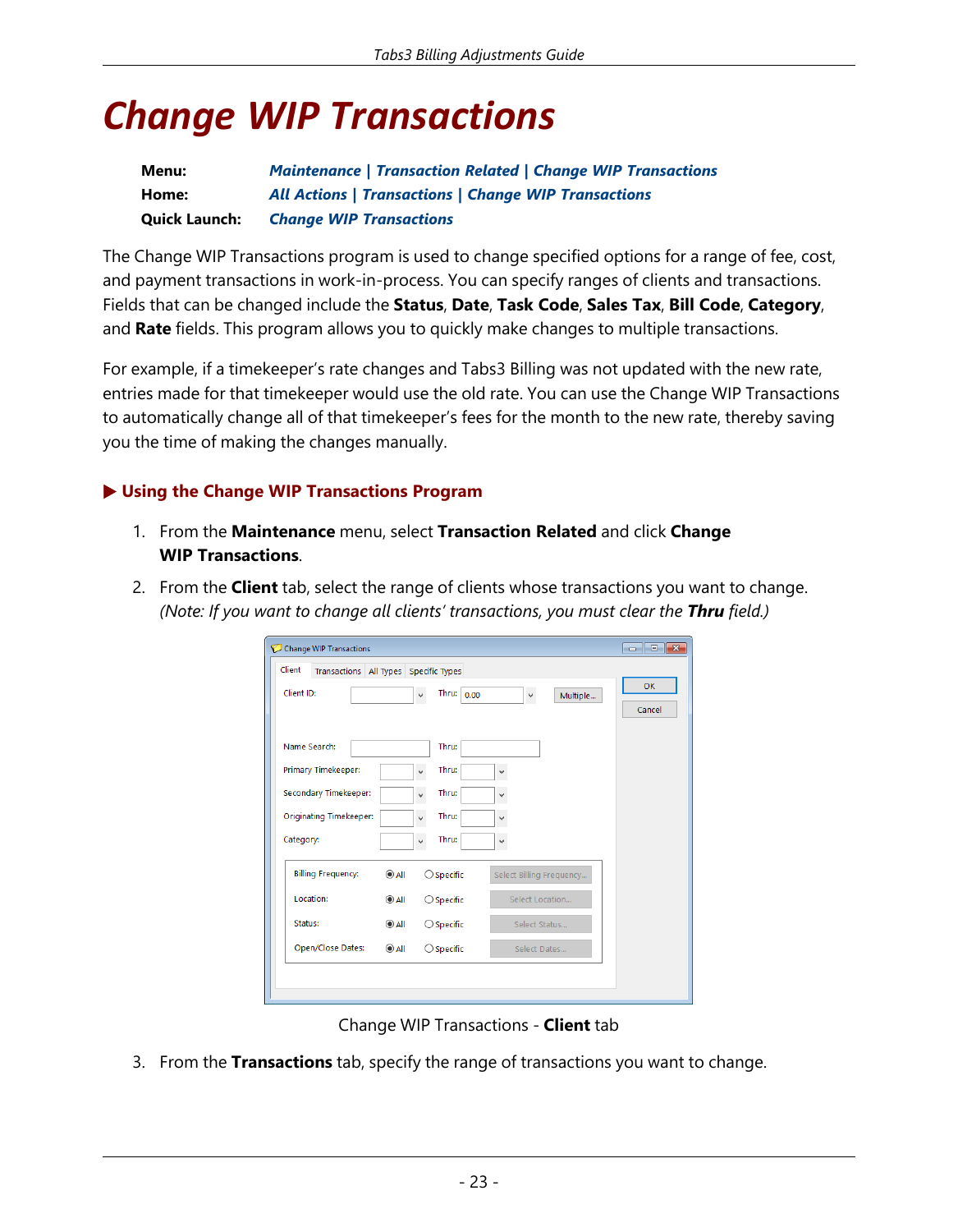| Transactions<br>Client | All Types Specific Types    |                 |                                     |
|------------------------|-----------------------------|-----------------|-------------------------------------|
| $\boxdot$ Fees         | Fee Timekeeper:             | v               | $\checkmark$<br>Thru:               |
|                        | Fee Date:                   | mm/dd/yyyy      | mm/dd/yyyy<br>Thru:<br>$\checkmark$ |
|                        | Fee Tcode:                  |                 | Thru:<br>$\checkmark$               |
|                        | Category:                   | v               | Thru:<br>v                          |
|                        | Only Include Fee Credits    |                 |                                     |
| Expenses               | Cost Timekeeper:            | v               | Thru:<br>$\checkmark$               |
| Advances               | Cost Date:                  | mm/dd/yyyy<br>v | mm/dd/yyyy<br>Thru:<br>v            |
|                        | Cost Tcode:                 |                 | Thru:<br>v                          |
|                        | Cost Type:                  |                 | Thru:                               |
|                        | □ Only Include Cost Credits |                 |                                     |
| $\boxdot$ Payments     | Payment Date:               | mm/dd/yyyy      | mm/dd/yyyy<br>Thru:                 |
|                        | Payment Tcode:              |                 | Thru:<br>$\checkmark$               |

*Figure 24, Change WIP Transactions - Transactions tab*

4. From the **All Types** tab, you can optionally change the **Status** or **Date** fields of the specified transactions.

| Client | Transactions            | All Types Specific Types |      |            |  |
|--------|-------------------------|--------------------------|------|------------|--|
|        | <b>All Transactions</b> |                          |      |            |  |
|        | $\Box$ Set Status       |                          | Date |            |  |
|        | Set to Print            |                          | Old: | mm/dd/yyyy |  |
|        | ○ Set to Hold           |                          | New: | mm/dd/yyyy |  |

*Figure 25, Change WIP Transactions - All Types tab*

5. The **Specific Types** tab is divided into two sections: **Fees and Costs Only** and **Fees Only**.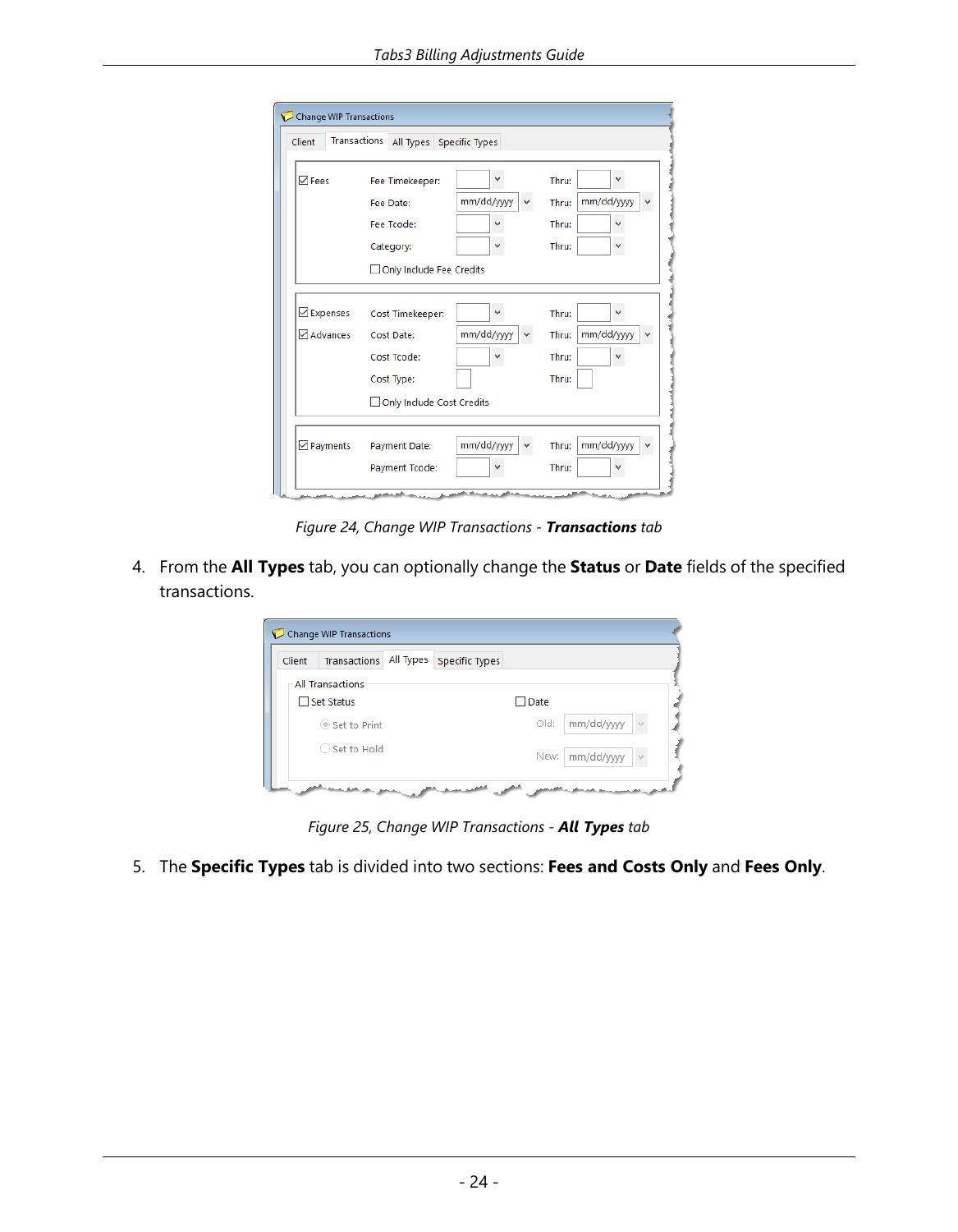| Client    | <b>Transactions</b> All Types |  | <b>Specific Types</b> |      |                  |
|-----------|-------------------------------|--|-----------------------|------|------------------|
|           | Fees and Costs Only           |  |                       |      |                  |
|           | □ Convert Tcode to Task Code  |  | Phase/Task            |      | Activity/Expense |
|           | Old Tcode:                    |  | Old:                  | old: |                  |
|           | New Phase/Task:               |  | New:                  | New: |                  |
|           | New Activity/Exp:             |  |                       |      |                  |
|           | $\Box$ Sales Tax              |  | <b>Bill Code</b>      |      |                  |
|           | old:                          |  | old:                  |      |                  |
|           | New:                          |  | New:                  |      |                  |
|           |                               |  |                       |      |                  |
| Fees Only |                               |  |                       |      |                  |
|           | $\Box$ Category               |  |                       | Rate |                  |
|           | old:                          |  |                       | old: | 0.00             |

<span id="page-28-0"></span>*Figure 26, Change WIP Transactions - Specific Types tab*

- <span id="page-28-1"></span>6. You can make the following changes to fees and costs in the **Fees and Costs Only** section:
	- **.** Convert Tcode to Task Code This option allows you to convert existing fee and cost transactions' tcodes to their corresponding phase/task and activity/expense codes.
	- **Phase/Task** This option allows you to convert fees and costs from one phase/task code to another.
	- **Activity/Expense** This option allows you to convert fees and costs from one activity/expense code to another.
	- **Sales Tax** This option allows you to convert fees and costs from one sales tax rate to another.
	- **Bill Code** This option allows you to convert fees and costs from one bill code to another.

**Note:** Selecting **Convert Tcode to Task Code** will disable the **Phase/Task** and **Activity/Expense** options. Likewise, selecting **Phase/Task** or **Activity/Expense** will disable the **Convert Tcode to Task Code** option.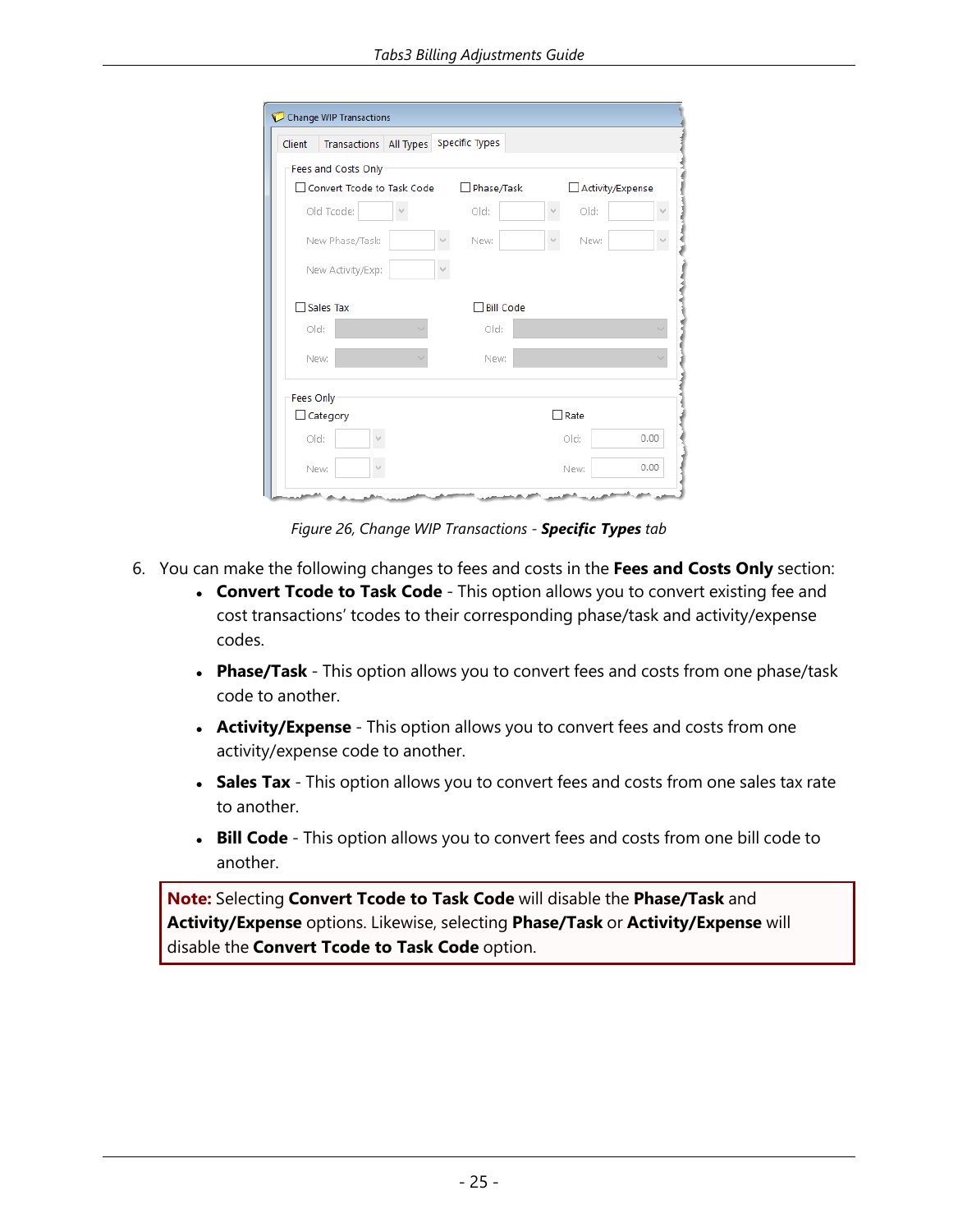| Fees and Costs Only        |                  |               |                  |              |
|----------------------------|------------------|---------------|------------------|--------------|
| Convert Tcode to Task Code | Phase/Task       |               | Activity/Expense |              |
| Old Tcode:                 | old:             |               | old:             | W            |
| New Phase/Task:<br>$\sim$  | New:             | $\mathcal{Q}$ | New:             | M            |
| New Activity/Exp:<br>M     |                  |               |                  |              |
| <b>Sales Tax</b>           | <b>Bill Code</b> |               |                  |              |
| old:<br>$\checkmark$       | old:             |               |                  | $\checkmark$ |
| New:<br>$\checkmark$       | New:             |               |                  | $\checkmark$ |

*Figure 27, Fees and Costs Only section*

- 7. You can make the following changes to fees in the **Fees Only** section:
	- **Category** This option allows you to convert fees from one category to another.
	- **Rate** This option allows you to convert fees from one rate to another.

| Fees Only<br>Category | Rate         |
|-----------------------|--------------|
| old:<br>w             | 0.00<br>old: |
| New:                  | 0.00<br>New: |

*Figure 28, Fees Only section*

8. Once you have configured the settings you want to use, click **OK** to apply them to the specified transactions.

<span id="page-29-0"></span>**Note:** You can print a verification list when exiting the program that shows the transactions that have been changed.

### **Training Videos**

You can view the following training video for more information. Clicking the link will open the training video in your browser. All training videos are also accessible in the software via the *Help | Training Videos* menu and at **[Tabs3.com/video](https://www.tabs3.com/video)**.

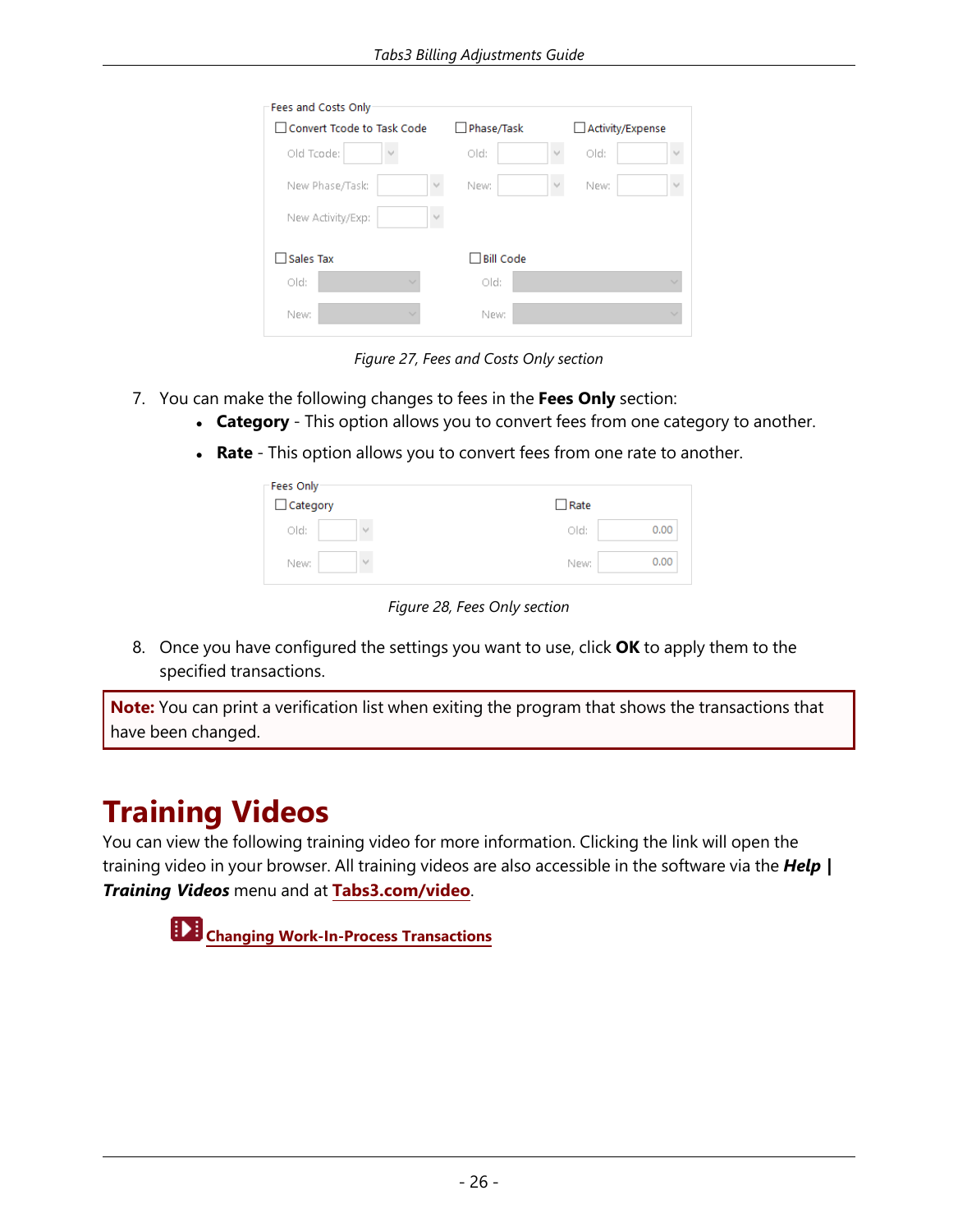# <span id="page-30-0"></span>*Adjust Flat Fee Clients*

| Menu:                | <b>Statements   Statement Preparation   Adjust Flat Fee Clients</b>  |
|----------------------|----------------------------------------------------------------------|
| Home:                | <b>All Actions   Statement Preparation   Adjust Flat Fee Clients</b> |
| <b>Quick Launch:</b> | <b>Adjust Flat Fee Clients</b>                                       |

<span id="page-30-1"></span>The Adjust Flat Fee Clients program allows you to adjust fee transactions in work-in-process to equal the flat amount assigned in the Client file. The Adjust Flat Fee Clients program only adjusts fee transactions for clients whose Billing Rate Code is "0" (zero). Cost transactions are not adjusted.

**Tip:** More information on the Flat Fee billing method can be found in the Tabs3 Help and the **Tabs3 Billing Methods Guide**.

**Caution:** Make a backup before running this program. Once flat fee clients have been adjusted, you cannot reverse the process unless you restore from a backup. You will be given the opportunity to make a temporary backup immediately after selecting this program.

#### ▶ **Using the Adjust Flat Fee Clients program**

- 1. From the **Statement** menu, select **Statement Preparation** and click **Adjust Flat Fee Clients**.
- 2. From the **Client** tab, select the range of clients whose fees you want to adjust. *(Note: Only matters that are configured for Flat Fee Billing will be affected.)*

| Adjust Flat Fee Clients              |                                       |                          | $ -$<br>$\mathbb{R}$ |
|--------------------------------------|---------------------------------------|--------------------------|----------------------|
| <b>Client</b><br><b>Transactions</b> |                                       |                          |                      |
| Client ID:                           | Thru:<br>v                            | Multiple<br>v            | <b>OK</b><br>Cancel  |
| Name Search:                         | Thru:                                 |                          |                      |
| Primary Timekeeper:                  | Thru:<br>$\checkmark$                 | $\checkmark$             |                      |
| Secondary Timekeeper:                | Thru:<br>$\checkmark$                 | v                        |                      |
| Originating Timekeeper:              | Thru:<br>$\checkmark$                 | $\checkmark$             |                      |
| Category:                            | Thru:<br>$\checkmark$                 | $\checkmark$             |                      |
| <b>Billing Frequency:</b>            | $^{\circ}$ All<br>$\bigcirc$ Specific | Select Billing Frequency |                      |
| Location:                            | $^{\circ}$ All<br>$\bigcirc$ Specific | Select Location          |                      |
| Status:                              | $^{\circ}$ All<br>$\bigcirc$ Specific | Select Status            |                      |
| Open/Close Dates:                    | $\odot$ All<br>$\bigcirc$ Specific    | Select Dates             |                      |
|                                      |                                       |                          |                      |

<span id="page-30-2"></span>*Figure 29, Client tab*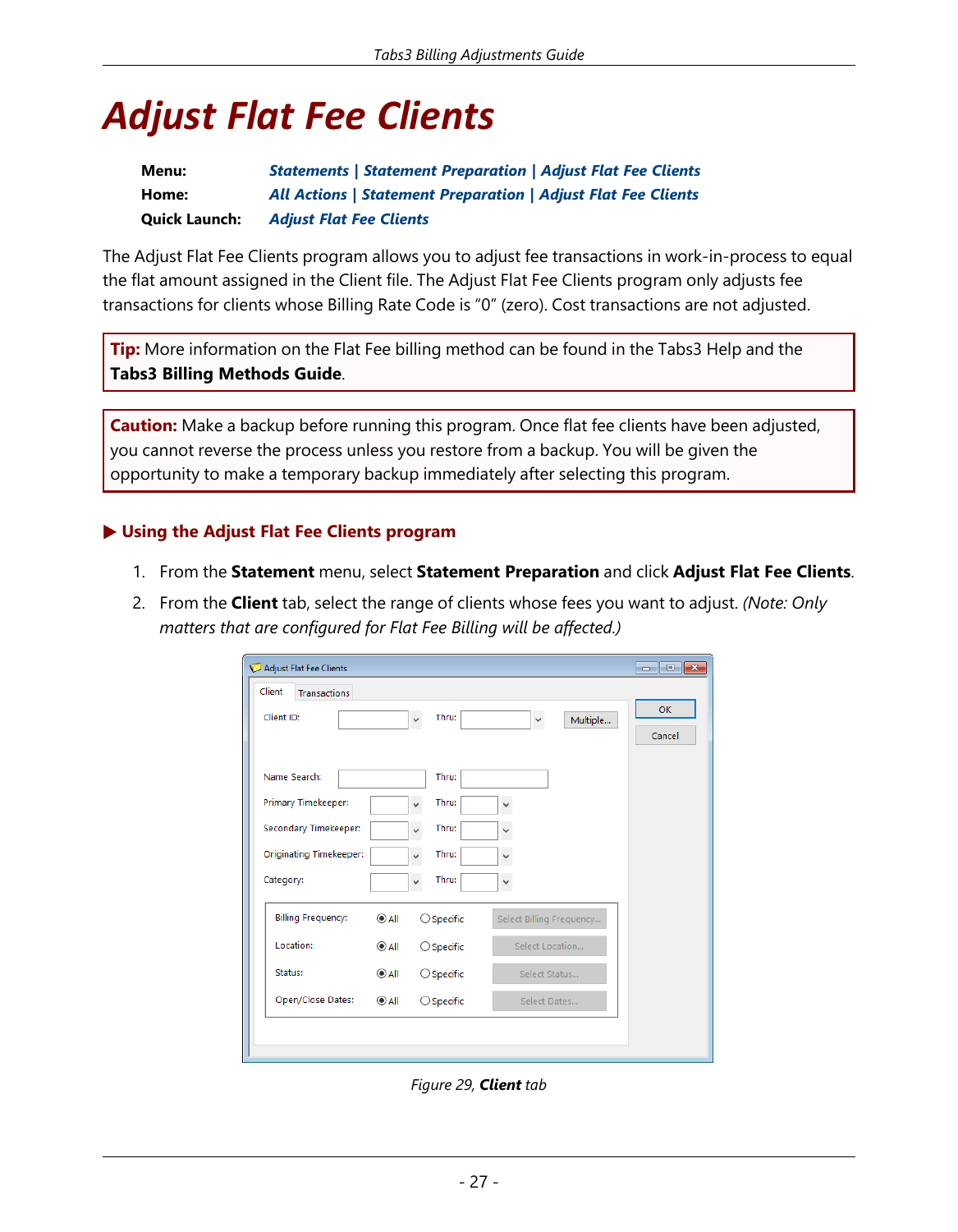|               |                           |                            |                                      | <b>OK</b> |
|---------------|---------------------------|----------------------------|--------------------------------------|-----------|
| $\nabla$ Fees | Fee Timekeeper:           | $\checkmark$               | v<br>Thru:                           | Cancel    |
|               | Fee Date:                 | mm/dd/yyyy<br>$\checkmark$ | mm/dd/yyyy<br>Thru:<br>$\checkmark$  |           |
|               | Fee Tcode:                | v                          | Thru:<br>v                           |           |
|               | Category:                 | $\checkmark$               | Thru:<br>v                           |           |
|               | Only Include Fee Credits  |                            |                                      |           |
|               |                           |                            |                                      |           |
| Expenses      | Cost Timekeeper:          | $\sim$                     | Thru:<br>v                           |           |
| Advances      | Cost Date:                | mm/dd/yyyy<br>v            | mm/dd/yyyy<br>Thru:<br>$\mathcal{A}$ |           |
|               | Cost Tcode:               | $\sim$                     | Thru:                                |           |
|               | Cost Type:                |                            | Thru:                                |           |
|               | Only Include Cost Credits |                            |                                      |           |
|               |                           |                            |                                      |           |
| Payments      | Payment Date:             | mm/dd/yyyy                 | mm/dd/yyyy<br>Thru:<br>$\sim$        |           |

3. Click the **Transactions** tab and select the range of fees you want to adjust.

*Figure 30, Transactions tab*

4. Click **OK** to begin the adjustment process.

<span id="page-31-0"></span>**Note:** You can print a verification list when exiting the program that shows clients whose fees have been adjusted.

### **Training Videos**

You can view the following training video for more information. Clicking the link will open the training video in your browser. All training videos are also accessible in the software via the *Help | Training Videos* menu and at **[Tabs3.com/video](https://www.tabs3.com/video)**.

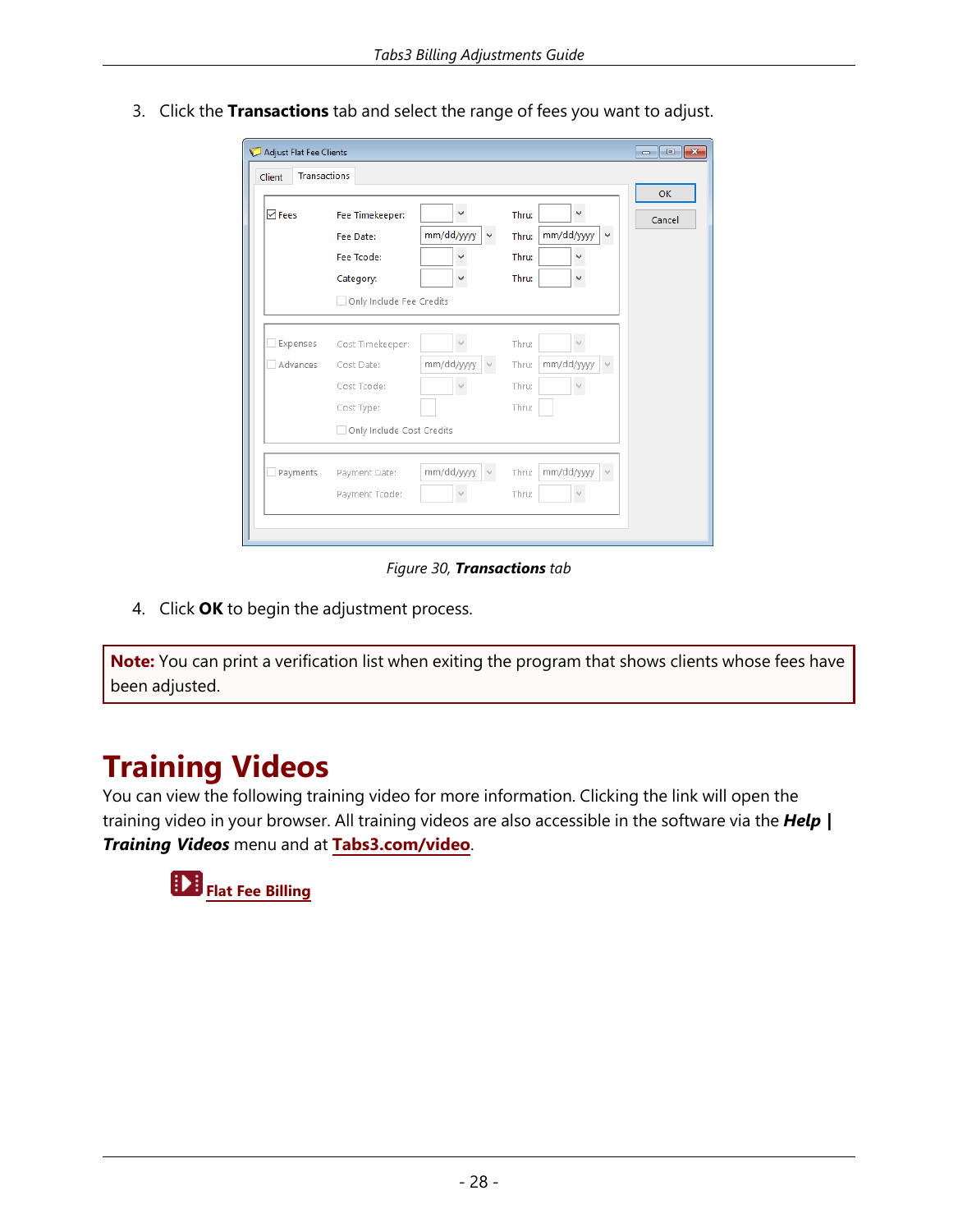# <span id="page-32-0"></span>*Perform Split Billing*

| Menu:                | <b>Statements   Statement Preparation   Perform Split Billing</b>  |
|----------------------|--------------------------------------------------------------------|
| Home:                | <b>All Actions   Statement Preparation   Perform Split Billing</b> |
| <b>Quick Launch:</b> | <b>Perform Split Billing</b>                                       |
| Menu:                | <b>Maintenance   Transaction Related   Undo Split Billing</b>      |
| <b>Quick Launch:</b> | <b>Undo Split Billing</b>                                          |

<span id="page-32-1"></span>The Perform Split Billing program allows you to split the fee and cost transactions in a client's workin-process using the split percentages and options defined for Split Billing matters. This program will copy the transactions to the split matters and adjust the **Amounts**, **Hours Worked**, **Hours to Bill**, and **Units** of the specified transactions. You can reverse the split billing process using the Undo Split Billing program.

**More Info:** More information on Split Billing can be found in the Tabs3 Help and the **Tabs3 Billing Methods Guide**.

#### ▶ **Using the Perform Split Billing program**

- 1. From the **Statement** menu, select **Statement Preparation** and click **Perform Split Billing**.
- 2. From the **Client** tab, select the range of clients whose fees you want to adjust. *(Note: Only matters that are configured for Split Billing will be affected.)*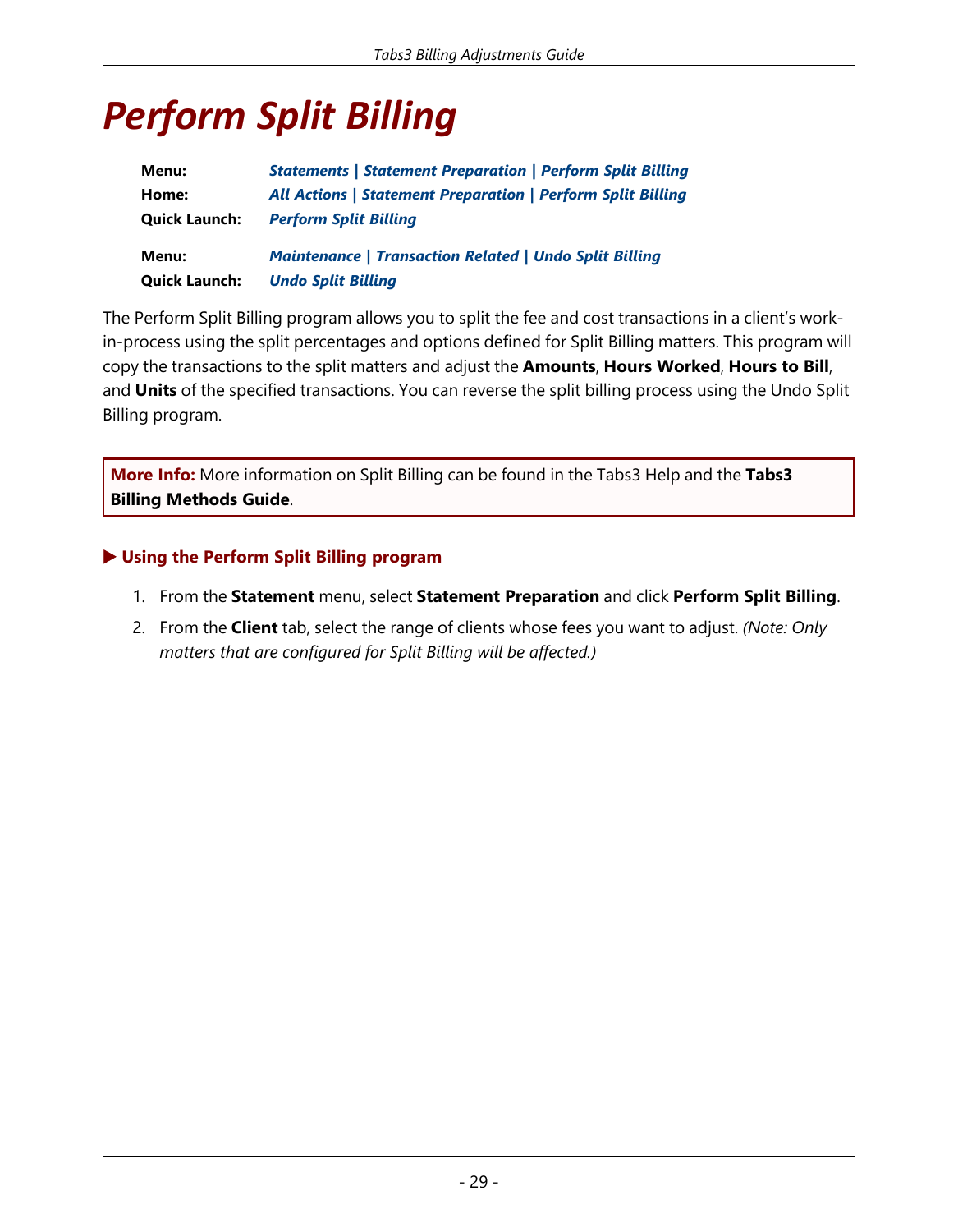| Perform Split Billing          |                |                       |                          | $\begin{array}{c c c c c c} \hline \multicolumn{3}{c }{\mathbf{C}} & \multicolumn{3}{c }{\mathbf{C}} & \multicolumn{3}{c }{\mathbf{X}} \\\hline \multicolumn{3}{c }{\mathbf{C}} & \multicolumn{3}{c }{\mathbf{C}} & \multicolumn{3}{c }{\mathbf{X}} \\\hline \multicolumn{3}{c }{\mathbf{C}} & \multicolumn{3}{c }{\mathbf{C}} & \multicolumn{3}{c }{\mathbf{X}} \\\hline \multicolumn{3}{c }{\mathbf{D}} & \multicolumn{3}{c }{\mathbf{C}} & \multicolumn$ |
|--------------------------------|----------------|-----------------------|--------------------------|-------------------------------------------------------------------------------------------------------------------------------------------------------------------------------------------------------------------------------------------------------------------------------------------------------------------------------------------------------------------------------------------------------------------------------------------------------------|
| Client<br><b>Transactions</b>  |                |                       |                          |                                                                                                                                                                                                                                                                                                                                                                                                                                                             |
| Client ID:                     |                | Thru:<br>$\checkmark$ | Multiple<br>v            | OK                                                                                                                                                                                                                                                                                                                                                                                                                                                          |
|                                |                |                       |                          | Cancel                                                                                                                                                                                                                                                                                                                                                                                                                                                      |
|                                |                |                       |                          | Load                                                                                                                                                                                                                                                                                                                                                                                                                                                        |
| Name Search:                   |                | Thru:                 |                          | Save                                                                                                                                                                                                                                                                                                                                                                                                                                                        |
| Primary Timekeeper:            |                | Thru:<br>$\checkmark$ | v                        |                                                                                                                                                                                                                                                                                                                                                                                                                                                             |
| Secondary Timekeeper:          |                | Thru:<br>$\checkmark$ | $\checkmark$             |                                                                                                                                                                                                                                                                                                                                                                                                                                                             |
| <b>Originating Timekeeper:</b> |                | Thru:<br>$\checkmark$ | v                        |                                                                                                                                                                                                                                                                                                                                                                                                                                                             |
| Category:                      |                | Thru:<br>v            | v                        |                                                                                                                                                                                                                                                                                                                                                                                                                                                             |
| <b>Billing Frequency:</b>      | $^{\circ}$ All | $\bigcirc$ Specific   | Select Billing Frequency |                                                                                                                                                                                                                                                                                                                                                                                                                                                             |
| Location:                      | $\odot$ All    | $\bigcirc$ Specific   | Select Location          |                                                                                                                                                                                                                                                                                                                                                                                                                                                             |
| Status:                        | $^{\circ}$ All | $\bigcirc$ Specific   | Select Status            |                                                                                                                                                                                                                                                                                                                                                                                                                                                             |
| Open/Close Dates:              | $\odot$ All    | $\bigcirc$ Specific   | Select Dates             |                                                                                                                                                                                                                                                                                                                                                                                                                                                             |
|                                |                |                       |                          |                                                                                                                                                                                                                                                                                                                                                                                                                                                             |
|                                |                |                       |                          |                                                                                                                                                                                                                                                                                                                                                                                                                                                             |

*Figure 31, Client tab*

3. Click the **Transactions** tab and select the range of transactions you want to split.

| <b>Perform Split Billing</b><br>C |                                                                                          |                                                 |                                                                          | - 0<br>$\mathbf{x}$ |
|-----------------------------------|------------------------------------------------------------------------------------------|-------------------------------------------------|--------------------------------------------------------------------------|---------------------|
| <b>Transactions</b><br>Client     |                                                                                          |                                                 |                                                                          |                     |
| $\overline{\vee}$ Fees            | Fee Timekeeper:<br>Fee Date:                                                             | v<br>mm/dd/yyyy<br>v                            | $\checkmark$<br>Thru:<br>mm/dd/yyyy<br>$\checkmark$<br>Thru:             | OK<br>Cancel        |
|                                   | Fee Tcode:<br>Category:<br>Only Include Fee Credits                                      | $\checkmark$<br>$\checkmark$                    | Thru:<br>$\checkmark$<br>Thru:<br>v                                      | Load<br>Save        |
| <b>⊡</b> Expenses<br>Advances     | Cost Timekeeper:<br>Cost Date:<br>Cost Tcode:<br>Cost Type:<br>Only Include Cost Credits | $\checkmark$<br>mm/dd/yyyy<br>v<br>$\checkmark$ | v<br>Thru:<br>mm/dd/yyyy<br>Thru:<br>$\checkmark$<br>Thru:<br>v<br>Thru: |                     |
| Payments                          | Payment Date:<br>Payment Tcode:                                                          | mm/dd/yyyy                                      | mm/dd/yyyy<br>Thru:<br>Thru:                                             |                     |

*Figure 32, Transactions tab*

<span id="page-33-0"></span>4. Click **OK** to begin the splitting process.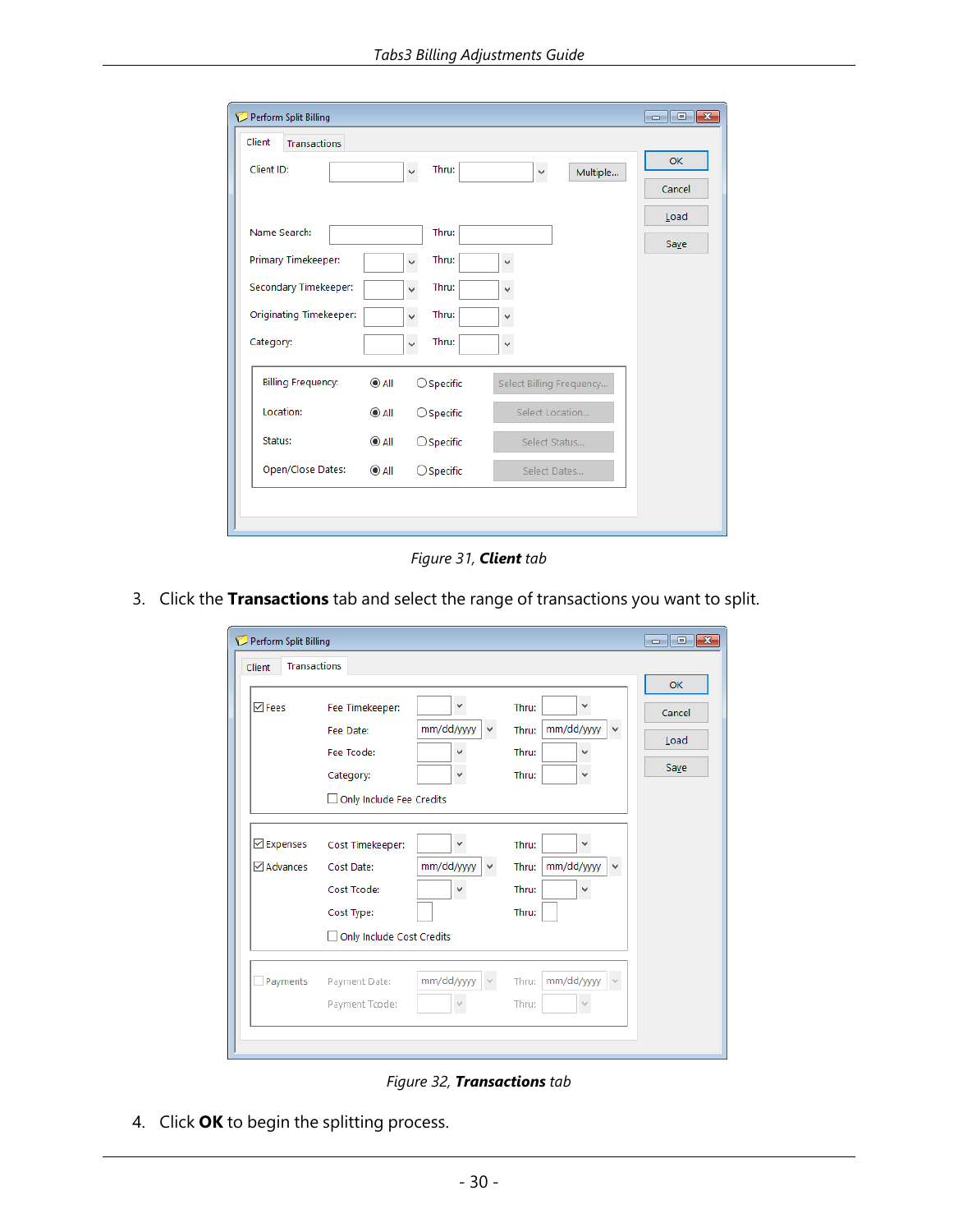<span id="page-34-1"></span>**Note:** You can print a verification list when exiting the program that shows clients whose transactions have been split.

#### <span id="page-34-0"></span>▶ **Using the Undo Split Billing program**

- 1. From the **Maintenance** menu, select **Transaction Related** and click **Undo Split Billing**.
- 2. Perform the recommended backup if necessary.

| Undo Split Billing                                                      |                          |                                                                                                              |        |            |            |                 | $\begin{array}{c c c c c c} \hline \multicolumn{3}{c }{\mathbf{C}} & \multicolumn{3}{c }{\mathbf{C}} & \multicolumn{3}{c }{\mathbf{X}} \\\hline \multicolumn{3}{c }{\mathbf{C}} & \multicolumn{3}{c }{\mathbf{D}} & \multicolumn{3}{c }{\mathbf{X}} \\\hline \multicolumn{3}{c }{\mathbf{D}} & \multicolumn{3}{c }{\mathbf{S}} & \multicolumn{3}{c }{\mathbf{S}} \end{array} \end{array}$ |
|-------------------------------------------------------------------------|--------------------------|--------------------------------------------------------------------------------------------------------------|--------|------------|------------|-----------------|-------------------------------------------------------------------------------------------------------------------------------------------------------------------------------------------------------------------------------------------------------------------------------------------------------------------------------------------------------------------------------------------|
| Main Client ID:<br>Split Billing Ref #:<br><b>Split Billing Details</b> | 101.00<br>$\overline{2}$ | Williams/John<br>$\vee$<br>State v. Williams<br>$\checkmark$<br>Performed on 11/26/2018 at 02:02 PM by JANET |        |            |            |                 |                                                                                                                                                                                                                                                                                                                                                                                           |
| <b>Client ID</b>                                                        | <b>Client Name</b>       | <b>Work Description</b>                                                                                      |        | Fees       | Expenses   | <b>Advances</b> | Total $\wedge$                                                                                                                                                                                                                                                                                                                                                                            |
|                                                                         | 101.00 Williams/John     | State v. Williams                                                                                            |        | <b>REM</b> | <b>REM</b> | <b>REM</b>      |                                                                                                                                                                                                                                                                                                                                                                                           |
|                                                                         |                          |                                                                                                              |        | 2,060.00   | 19.31      | 25.75           | 2,105.06                                                                                                                                                                                                                                                                                                                                                                                  |
|                                                                         | 102.00 Gilbert/Andrew C. | Auto Accident                                                                                                |        | 50.0000%   | 50,0000%   | 50.0000%        |                                                                                                                                                                                                                                                                                                                                                                                           |
|                                                                         |                          |                                                                                                              |        | 2,060.00   | 19.29      | 25.75           | 2,105.04                                                                                                                                                                                                                                                                                                                                                                                  |
|                                                                         |                          |                                                                                                              |        |            |            |                 |                                                                                                                                                                                                                                                                                                                                                                                           |
|                                                                         |                          |                                                                                                              |        |            |            |                 | $\checkmark$                                                                                                                                                                                                                                                                                                                                                                              |
|                                                                         |                          |                                                                                                              | Total: | 4,120.00   | 38.60      | 51.50           | 4,210.10                                                                                                                                                                                                                                                                                                                                                                                  |
|                                                                         |                          | OK                                                                                                           | Cancel |            |            |                 |                                                                                                                                                                                                                                                                                                                                                                                           |

*Figure 33, Undo Split Billing window*

- <span id="page-34-2"></span>3. In the **Main Client ID** field, select the main client whose split you want to reverse.
- 4. In the **Split Billing Ref #** field, select the split you want to reverse.
- 5. Verify the information in the **Split Billing Details** section is correct.
- <span id="page-34-3"></span>6. Click **OK** to reverse the split.

**Note:** You can print a verification list when exiting the program that shows a list of splits that have been reversed.

### **Training Videos**

You can view the following training video for more information. Clicking the link will open the training video in your browser. All training videos are also accessible in the software via the *Help | Training Videos* menu and at **[Tabs3.com/video](https://www.tabs3.com/video)**.

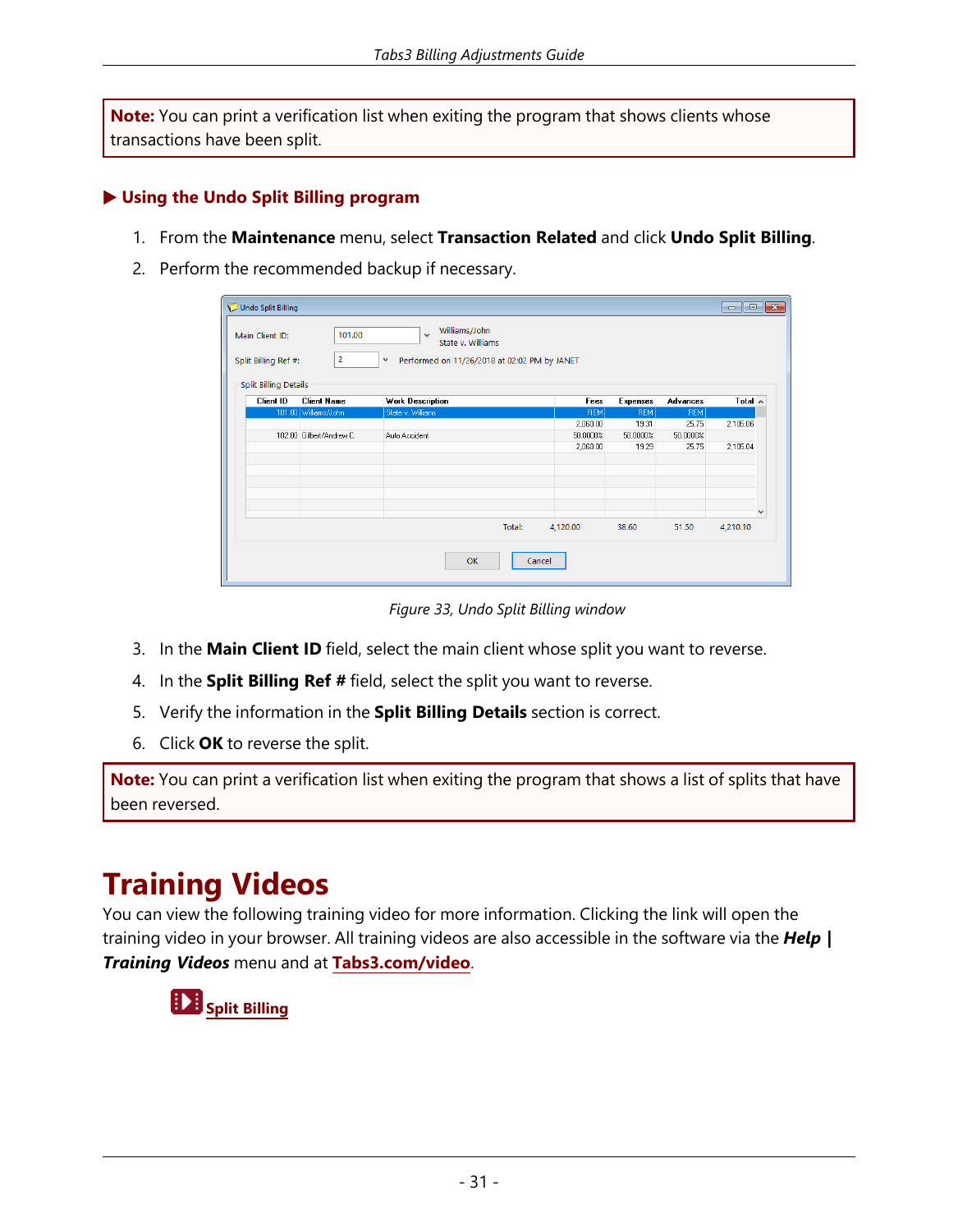### <span id="page-35-0"></span>*Resources*

Additional information on the features included in this guide is available via Tabs3's built-in help files, Tabs3 Training Videos, and the Tabs3 and PracticeMaster Knowledge Base.

### <span id="page-35-1"></span>**Built-in Help**

Help is installed with the software and is easily accessed by pressing F1, by clicking the  $\bullet$  button, or by selecting the *Help | Help Topics* menu option. Help includes detailed information regarding specific programs. Clicking the  $\odot$  button opens the relevant Help topic for the window you are currently using. Many times, reading the appropriate Help topic may be the fastest way to find your answer.

### <span id="page-35-2"></span>**Knowledge Base**

Tabs3 and PracticeMaster publishes an extensive Knowledge Base on the Internet with advanced information. It contains information on Error Troubleshooting, Networking & Windows Issues, "How To" articles, and product-related articles. You can access the Knowledge Base via the software from the *Help | Internet Resources | Knowledge Base* menu option or from your Internet browser at **[support.tabs3.com](https://support.tabs3.com/)**.

- **[R10772](https://support.tabs3.com/main/R10772.htm)** Adjusting Work-In-Process
- **[R11063](https://support.tabs3.com/main/R11063.htm)** Write-Up/Write-Down Functionality in Tabs3
- **[R10832](https://support.tabs3.com/main/R10832.htm)** Transferring a Tabs3 Credit Balance
- **[R11616](https://support.tabs3.com/main/R11616.htm)** All About Tabs3 Split Billing
- **[R11296](https://support.tabs3.com/main/R11296.htm)** Including Sales Tax with a Flat Fee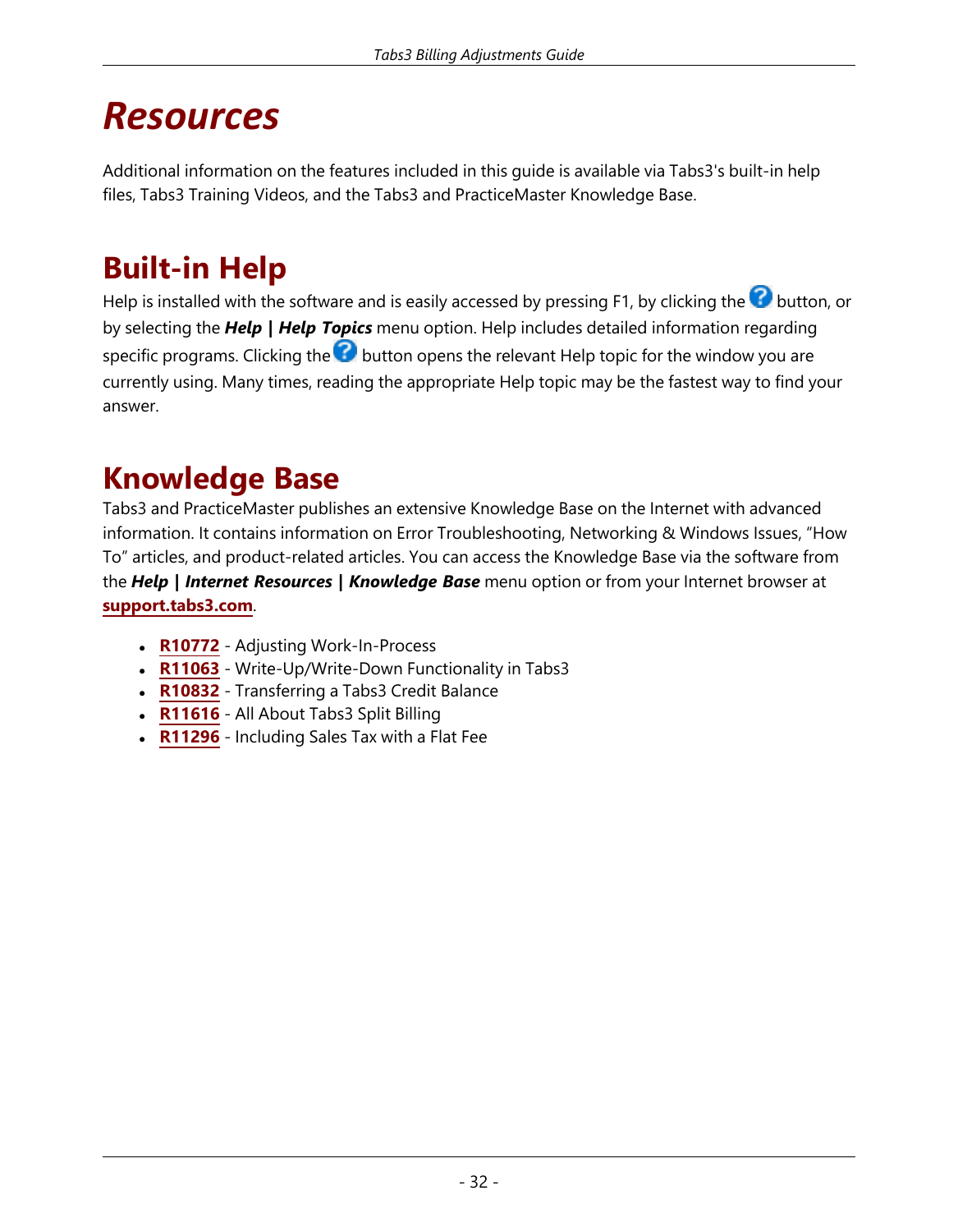### <span id="page-36-0"></span>**Training Videos**

Training videos are multimedia resources that walk you through Tabs3 Billing and PracticeMaster features. Select *Help | Training Videos* to access the training video libraries. The training videos can also be accessed at:

### *[Tabs3.com/videos](https://www.tabs3.com/videos)*

### <span id="page-36-1"></span>**Technical Support**

Tabs3 Software provides some of the best technical support in the industry. Service to our customers is extremely important to us—so much so that our motto is:

### *Reliable software. Trusted service.*

Technical support is provided at no charge with a maintenance plan and is available from 8:00 a.m. to 5:00 p.m. Central Time, Monday through Friday. If you have any questions, please feel free to call our Technical Support staff at (402) 419-2210.

Email support is also available for all firms on maintenance. Our support team responds to emails during office hours. Our goal is to respond to your question within one business day. Please keep in mind that time-sensitive and complex issues are better handled over the phone. To request email support, visit **[Tabs3.com/support](https://www.tabs3.com/support)**.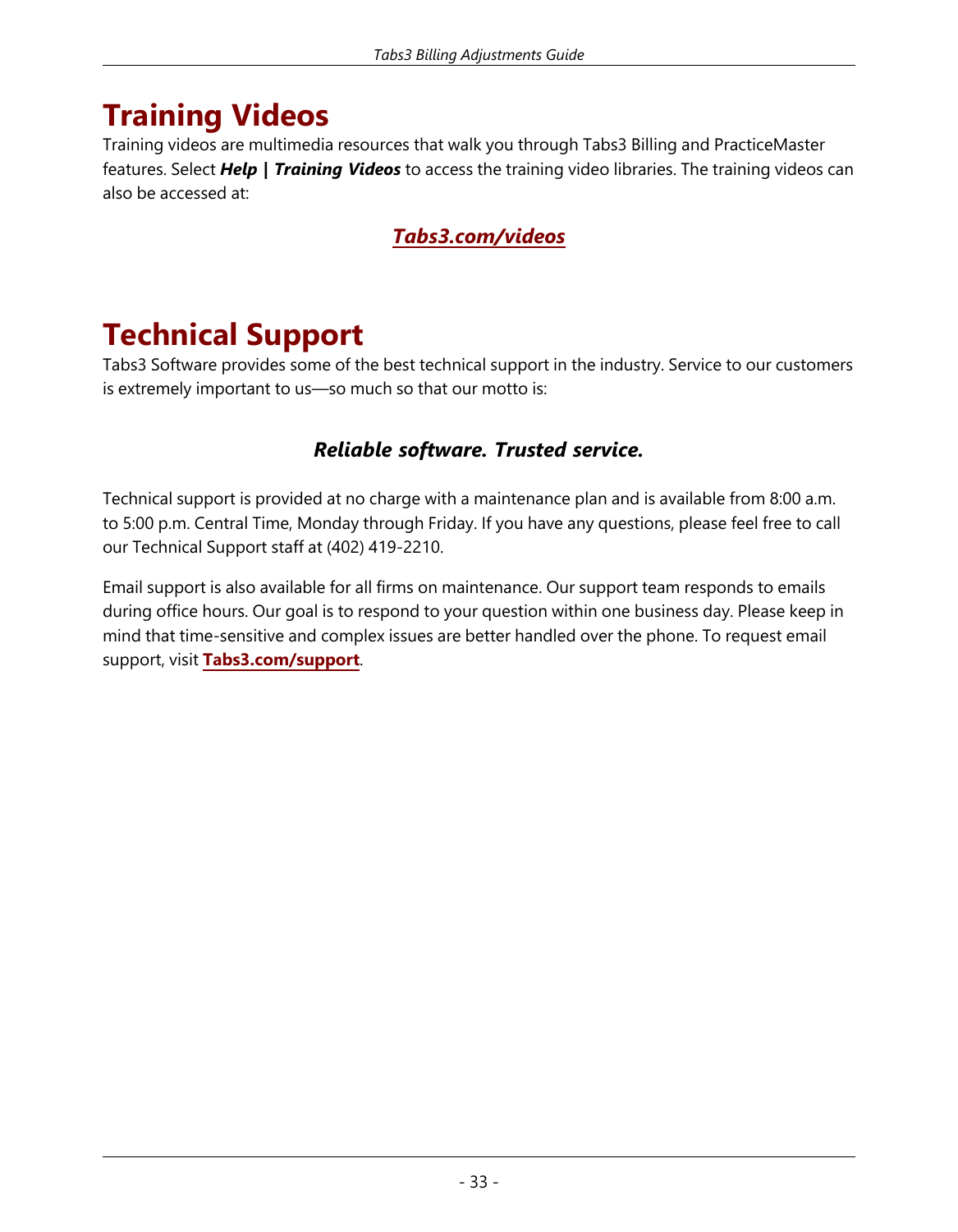# <span id="page-37-0"></span>*Index*

### **A**

| Accounts Receivable   |
|-----------------------|
|                       |
|                       |
|                       |
|                       |
|                       |
|                       |
|                       |
|                       |
|                       |
| Archived Transactions |
|                       |
|                       |
|                       |

### expense credits [8](#page-11-0) fee credits [8](#page-11-1)  $f$ inance charge credits  $\ldots$  $\ldots$  $\ldots$  $\ldots$  $\ldots$  $8$ processing credits [7](#page-10-3)

### **F**

| Finance Charge   |  |
|------------------|--|
|                  |  |
| Flat Fee Billing |  |
|                  |  |

Guides [1](#page-4-0)

**G**

### **H**

### **K**

```
Knowledge Base 32
```
### **P**

| additional actions  4                   |  |
|-----------------------------------------|--|
|                                         |  |
|                                         |  |
|                                         |  |
| Payment Adjustment Description window 5 |  |
|                                         |  |
|                                         |  |

### **B**

| <b>Billing Methods Guide</b> |  |
|------------------------------|--|
|------------------------------|--|

### **C**

| Verification List  26           |
|---------------------------------|
| Changing                        |
|                                 |
| work-in-process transactions 23 |
|                                 |
|                                 |
| <b>Credit Transactions</b>      |
| See Credits                     |
|                                 |
|                                 |
|                                 |
|                                 |